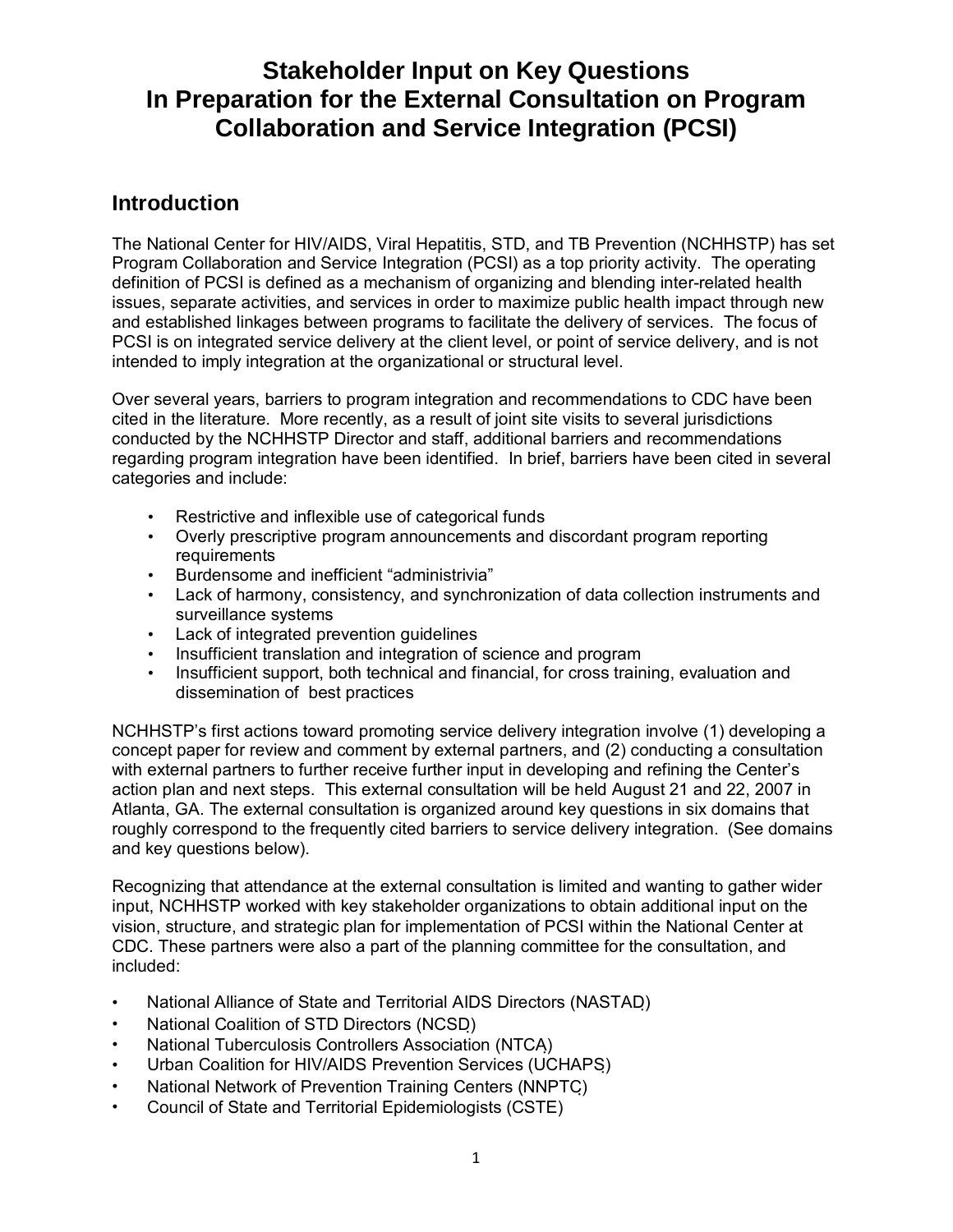Using the key questions within the six domains as a framework, four of the six organizations on the planning committee solicited input from their members in preparation for the external consultation. All the organizations asked the same questions, but used various mechanisms to gather the information (e.g., teleconferences, e-mail or written). NASTAD solicited input from AIDS Directors as well as state Hepatitis C Coordinators. Responses were obtained from 8 NASTAD, 3 UCHAPS, 17 NCSD, and 16 NTCA members. Organizational responses were merged by domain, and then all responses were categorized by common themes for each domain. Repetitive responses were condensed as were responses that identified a particular jurisdiction or that were highly specific to a single program.

The following represents the additional input received and is being shared prior to the external consultation with all those who will be attending as well as with the respective organizations on the planning committee for the external consultation.

## **Domain I: Vision/Level of Integration**

### **1. Is there a minimum level or group of prevention services that should be available for every client seeking services in the US (e.g. a minimum prevention package)? If so what should comprise the minimum level of service?**

No = 5 responses Yes (unequivocal or qualified) = 39

#### **Qualified Reponses**

- Prevention services should not impede or deter screening or treatment and should not be offered routinely unless evidence to support effectiveness
- That would depend on age and geographical location of residence
- Decisions about integration/coordination should be made at the local level

### **Minimum Prevention Package Themes**

#### **Easy access to competent services for all**

Every person in the US should have access to receive testing for HIV, TB, STDs, and viral hepatitis in accordance with the latest practice standards. All should be able to easily access competent prevention messages for all communicable diseases either in a simple one stop process or with easy referral to additional experts.

#### **Integration of Testing Initiatives**

All testing initiatives, whether it is in a public clinic or an outreach event that is targeting similar at risk populations should be integrated to offer a wide variety of testing, including HIV, syphilis, viral hepatitis, and tuberculosis. Vaccine for HAV, HBV, and HPV could be available. Referral systems should be in place for those infected or at risk to available prevention/intervention programs.

#### **One-shop stopping for TB/STD/HIV/Hepatitis prevention services will benefit the client Range in Minimum Prevention Services Identified**

- PCSI should be specific for HIV, STD, TB, Hepatitis
- Ideal minimum a comprehensive prevention/ screening package where all individuals are screened at a point of entry. Could help to operationalize screening as a norm and reduce stigma for each disease
- Prevention services should include HIV, other STDs, hepatitis A and B. Local epidemiology and risk assessment of individual should determine TB and Hep C services. Thus, a minimum package includes the ability to conduct this assessment at both the community or facility and individual level.
- Minimum to include three levels of public health prevention: 1) comprehensive client centered model (education, wellness obesity prevention, physical activity, cancer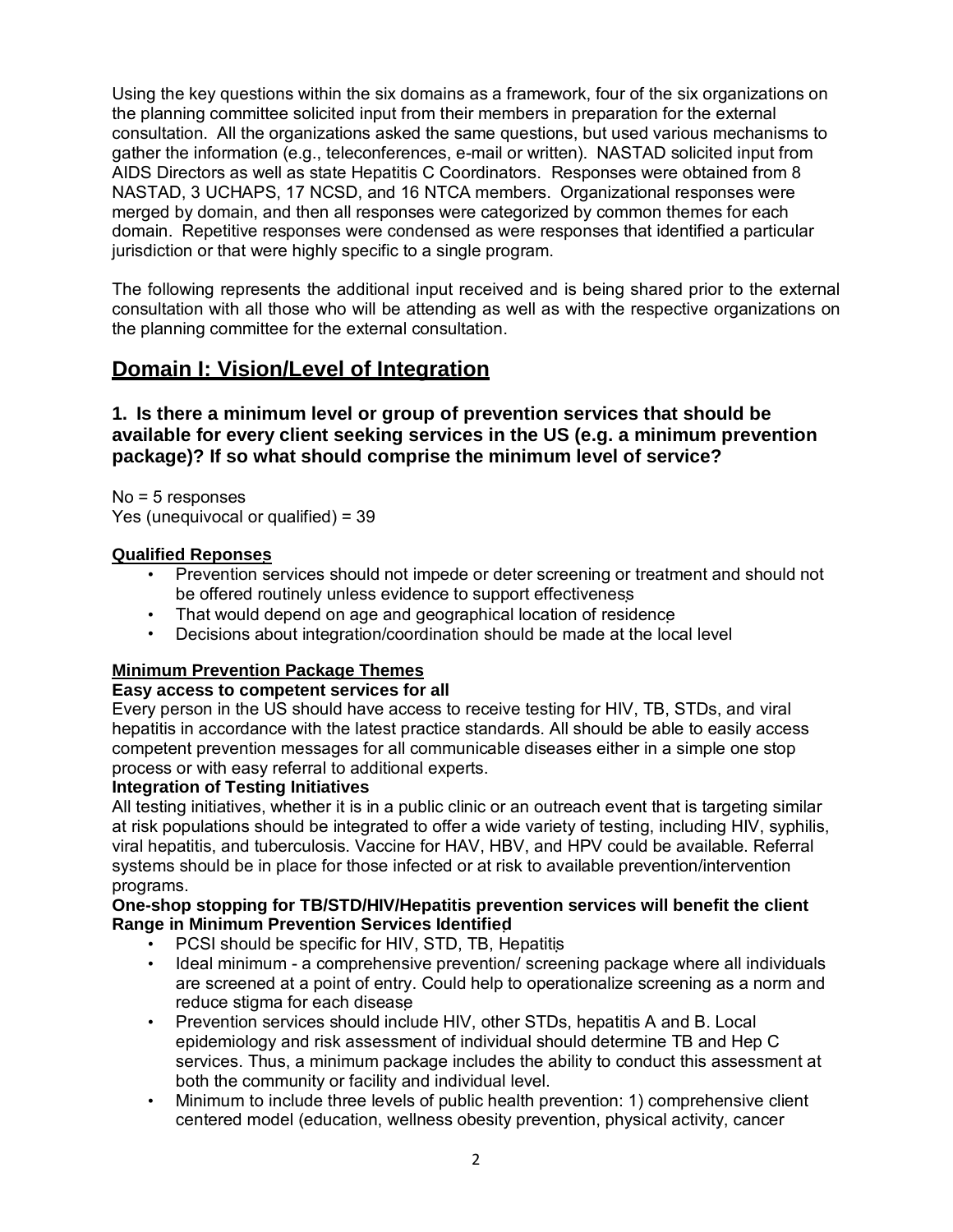prevention, liver, wellness, heart healthy, STD prevention, HIV prevention, hepatitis prevention, etc.) 2) delayed initiation of high risk behaviors, behavior modification 3) vaccination, screening, testing and early referral for HIV, STD, hepatitis, TB, diabetes, cardiac, tobacco, drug use, flu, etc.

### **2. What are appropriate immediate, short, and longer term goals for accomplishing CDC's vision for PCSI?**

### **Identify Specific Resources for PCSI**

• Meaningful and plentiful - in the sense that use is not restricted, and plentiful, such that funds adequately cover administrative and programmatic needs.

## **Set Example of PCSI at/from CDC**

- Increased collaboration from the top on down. If we are going to be successful in improving collaboration at the client level, CDC, National organizations and state level program administration must be better able to communicate. There should be improved collaboration at the level of cooperative agreement objective setting
- Document integration at Federal level
- Increase communication and collaboration at the CDC level for program-specific initiatives that have a cross-cutting impact
- One grant application, budget, and NGA for all categorical programs; Managers responsible for multiple programs
- Merge prevention program requirements for investigation, education and outreach.
- Funding stream and program integration at the national level

### **Incentives or grants to states**

- Provide planning grants directly to local jurisdictions to develop complementary program services.
- Fund Liaison positions
- Create a specific funding stream to encourage integrative practices
- Without some sort of funding/grant integration, the programs will continue to work mostly independent of each other
- Support joint program planning
- Demonstration projects

### **Assess Capacity**

- State by state that determines true capacity to integrate (based on state infrastructure, program design, state/federal funding, etc.)
- Thorough assessment of Public Health systems in all jurisdictions to determine the feasibility of PCSI
- Priority should be gathering data to determine the scope of this issue to determine how poorly or how well States have done in ensuring comprehensive sexual health care.
- Order the capacity of state's to meet the PCSI components. Realistically will need to develop tiers for state's to achieve minimum levels of integration.

### **Staff Training**

- Training of staff so that cross-trained in public health activities.
- Cross train PHAs (STD, TB, HIV, Hepatitis) and allow flexibility to work across programs
- Identify workforce skill and readiness to implement PCSI
- Comparability and compatibility in training and capacity development front line staff and supervisors is needed to facilitate integration.

#### **Develop, disseminate, and promote effective integration program models**

- Holistic, comprehensive, integrated care in variety of public health delivery systems (i.e. state run, local health-authority run, etc).
- Disseminate descriptions of model programs that integrate infectious disease and other reproductive health content, including provision of contraception into their programs.
- Support quality improvement models and funding to cost effective public health programs that are comprehensive, collaborative and integrative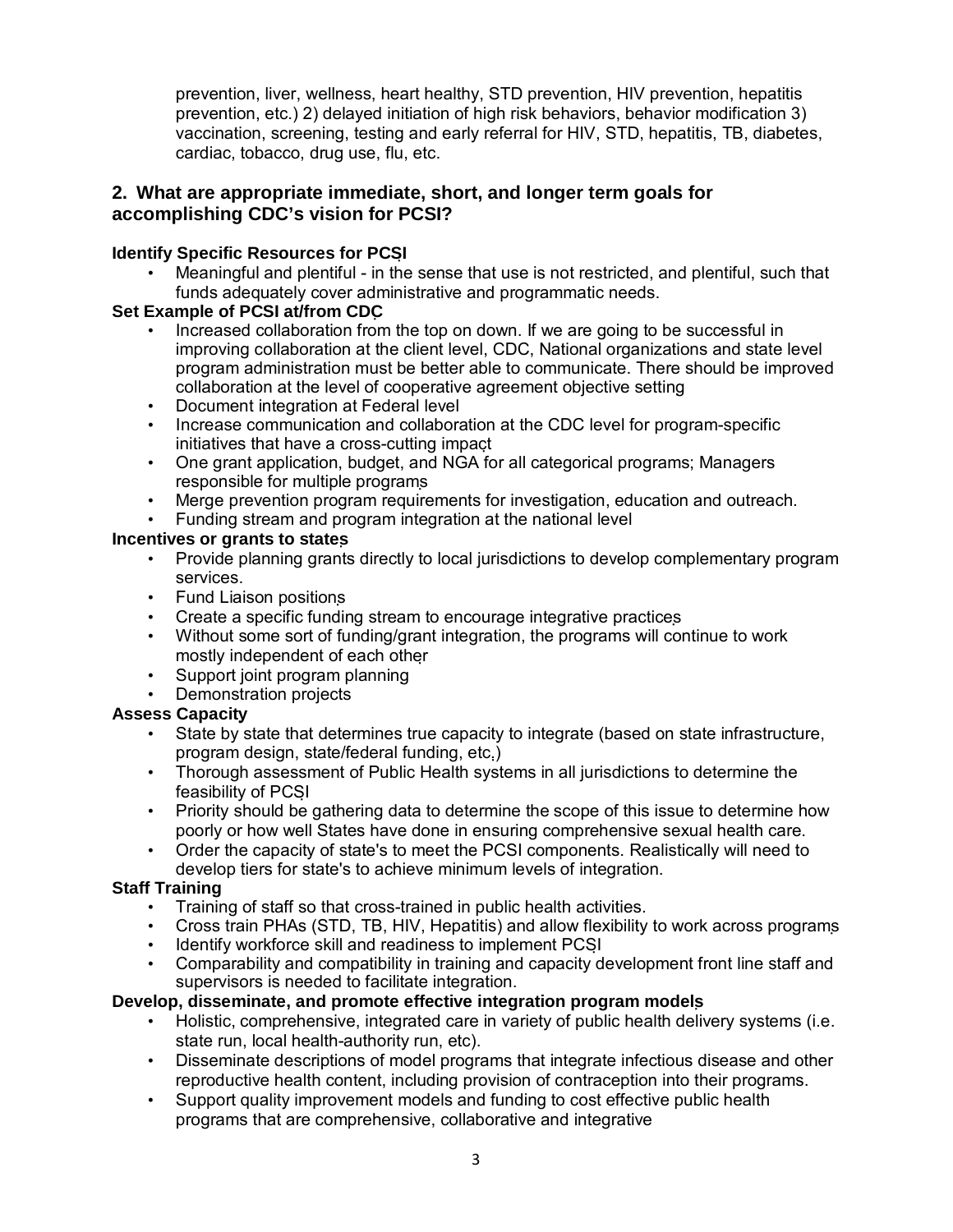### **Develop clear, concise and applicable guidance**

- Identify key areas for improvement, prioritize and start working on them. Do not get distracted by long-term goals.
- Defining integration and specifically what that may entail at state and local health jurisdiction levels (based on what's already working).
- An overall goal should be established for all programs to have collaborative plans for short /medium and long term goals
- Clear statements of expectations and minimum levels of services. Barriers should be eliminated that are created by separate categorical funding.

#### **Integrated program materials, provider education, integrated media campaign**

- Ensure integration efforts in targeted settings such as jails and correctional settings, STD clinics, family planning clinics, tb clinics.
- Promote increased referrals and comprehensive care mechanisms
- Short term items could be simply items such as collaborative input into the formation of guidance such as HIV PCRS Guidelines, HIV CTR Services, etc.

#### **Set goals for integration**

- From assessments or survey
- Develop metrics for PCSI
- Ensure comparability in program standards and requirements across funding streams/programs (i.e., HIV, STD, TB and viral hepatitis) in terms of "core" program requirements, indicators of "success" and methods for evaluating programs
- A long term goal should be some level of funding integration between HIV, STD, TB and the Hepatitis Programs
- Develop common indicators for outcomes across groups. Integrate outcomes measures and processes for gaining data for those measures.
- Identify areas of collaboration and areas that may not need collaboration
- Develop a logic model that envelops the long term strategies from an outcome desired perspective. The Logic Model should short/intermediate levels. The notion of each phase needs a brief but clear evaluation strategy for each level.
- Develop process and outcome measures that are commensurate with the extensive program development needs of cross-funding, cross-discipline, and cross-agency integration. (Appropriate process measures would include relationship building process outcomes (i.e. #'s of objectives met at cross-agency collaborative meetings). The relationship building between agencies that perhaps have not even collaborated before must be considered, valued, monitored, and supported by grant mechanisms.
- Documented patient level results measured through sampling of client survey. Such as 90% of all patients seeking services for STD will be tested for HIV and provided a risk assessment for TB and Hepatitis.

#### **Evaluation**

• Ongoing evaluation of cost-effectiveness of these strategies, facilitate the use of categorical funding for other uses (i.e. Use of HIV funds for HCV screening, use of STD funding for HIV-related PCRS and other activities).

#### **Integrate data management and tracking systems**

#### **Strengthen relationships with state programs and agencies that affect the work of state programs**

### **3. What restrictions on use of federal funds should the Center strategically tackle that would better support service integration if they were removed?**

• The first is the ability for us to cross categorical funding sources. Also related to this is the ability for CDC categorical programs to converse internally. Money is not the only issue but integration of both funding and staff resources at the CDC level.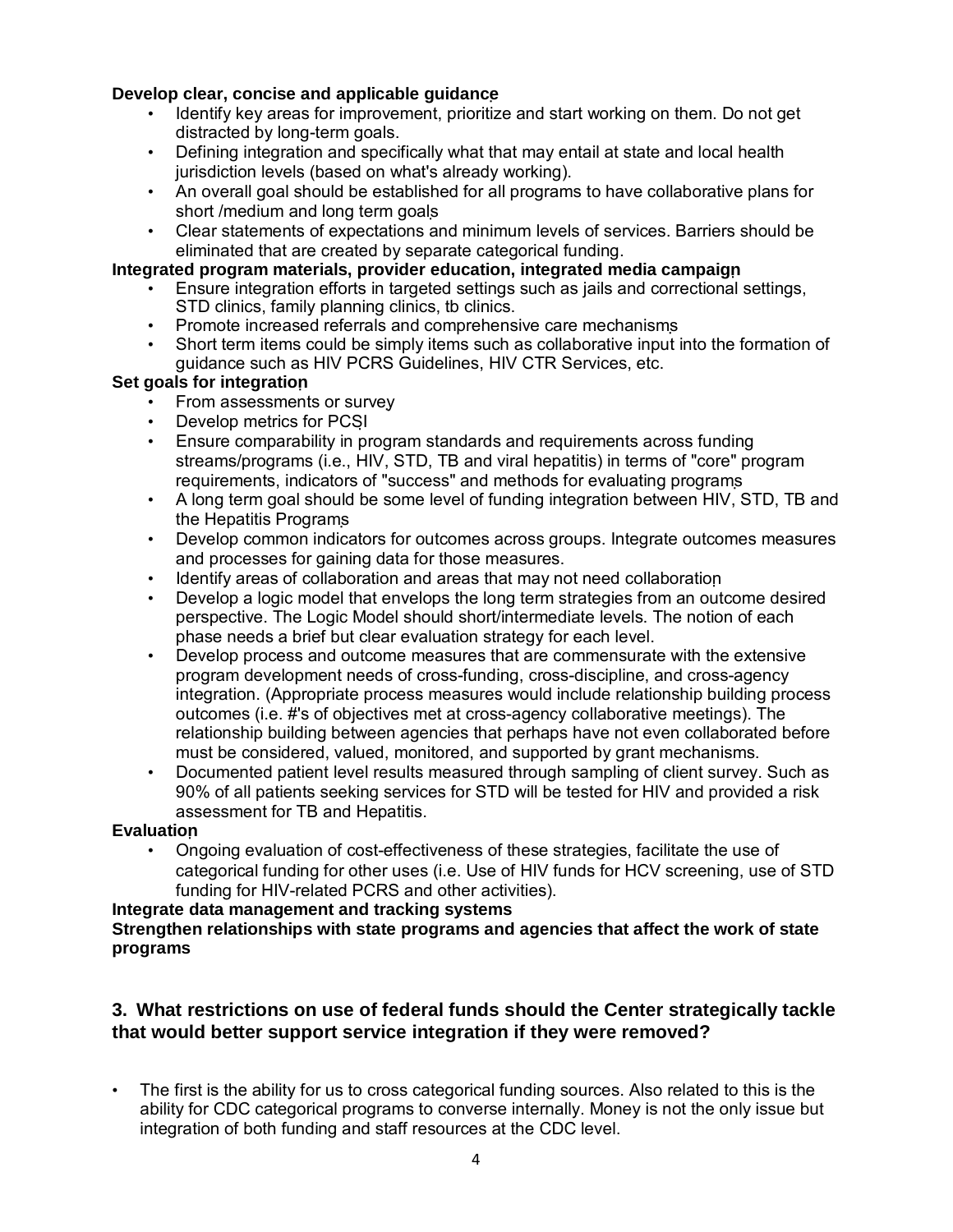- Allowing HIV prevention funds to be spent on viral hepatitis and STDs would greatly expand the efforts of the under funded programs. This would allow for viral hepatitis and STDs to be included in work specifications for grantees. Ultimately, viral hepatitis and STD prevention efforts result in HIV prevention as well.
- Hepatitis A and B vaccine, adequate support for STD screening and treatment, SEP's
- True service integration would ultimately mean removing barriers imposed by categorical funding, putting different services (i.e. HIV, STD, Hepatitis and TB) on similar cooperative grant schedules, and asking health departments to work collaboratively on cooperative grant proposals. Program reports should be based on shared collaborative objectives. CDC will also need to work with HRSA to ensure that Care and Treatment are fully integrated with these integration plans.
- Use of federal funds for syringe exchange.
- HIV funds, when available should be allowed to be used for hepatitis projects. Current restrictions make this difficult if not impossible. HIV funds cannot currently be used to purchase HAV or HBV vaccine, despite the recommendation for vaccination for HIV+ persons and the overlap of risk populations. Restriction of federal funds for syringe exchange programs should be eliminated or significantly modified as most of the new HCV cases are among IDU. In addition, influence over the restrictions set forth in grants such as the SAMHSA 5-year HIV/ Substance abuse/ and Hepatitis, where there are restrictions against vaccine purchase would be very useful in the success of those programs.
- Funding streams that separate HIV, STD, and viral hepatitis prevention is a double-edged sword. On the one hand these discrete funding mechanisms ensure funds are used locally to support prevention to the targeted diseases. Unfortunately, these logical funding streams are prohibitive of front-line program integration. Meaning, our local health jurisdictions must keep all funding separate regardless of integrated clinical endeavors. We are urging our local health departments to integrate viral hepatitis A/B vaccine, and C screening into STD, family planning, and HIV work. They find it quite cumbersome to parse out RN or health educator time on such integrated activities. Moreover, in some of the larger local health jurisdictions they are not integrating because their fiscal and service delivery infrastructure is not set up to integrate such services. Funding restrictions related to what seems like sole disease streams are prohibitive at this level.
- Programs should be able to allocate dollars to activities that are being performed under the auspices of other activities; more fluid funding streams would enable fiscal flexibility. For example, if an HIV Prevention staff member is conducting an STD Investigation, the time allotted to conduct those activities should be able to be funded through STD funds. Another example could be DIS field staff conducting PCRS services that could be funded by HIV prevention/ services dollars.
- Allow and encourage flexibility with categorical funding such as allowing us to provide budgets with expanded line items so that if additional dollars become available we can expense dollars on the state end (most of us have many limitations with carry forward and additional spending requests to be compliant with FSRs etc. and accounting requirements; Arrange for group contract with HCV testing (e.g., home access), Allow testing to be funded in surveillance and epidemiology grants; Require Hepatitis coordinator to be involved in surveillance follow-up ensuring opportunities for vaccines, education and referrals are made; Provide a line item for Hepatitis integration activities in STD, HIV, Hepatitis Enhanced Surveillance, etc that helps to fund Hepatitis prevention activities, equipment needs or personnel.

## **4. What funding flexibility is needed or desirable?**

- It would be ideal to have funding that is flexible enough to be spent on a variety of programs (HIV, STD, And Viral Hepatitis), yet specific enough to clearly identify programs that funding may be spent on (testing, treatment, trainings, vaccine).
- Less earmarked funds, allow programs to fund integrated services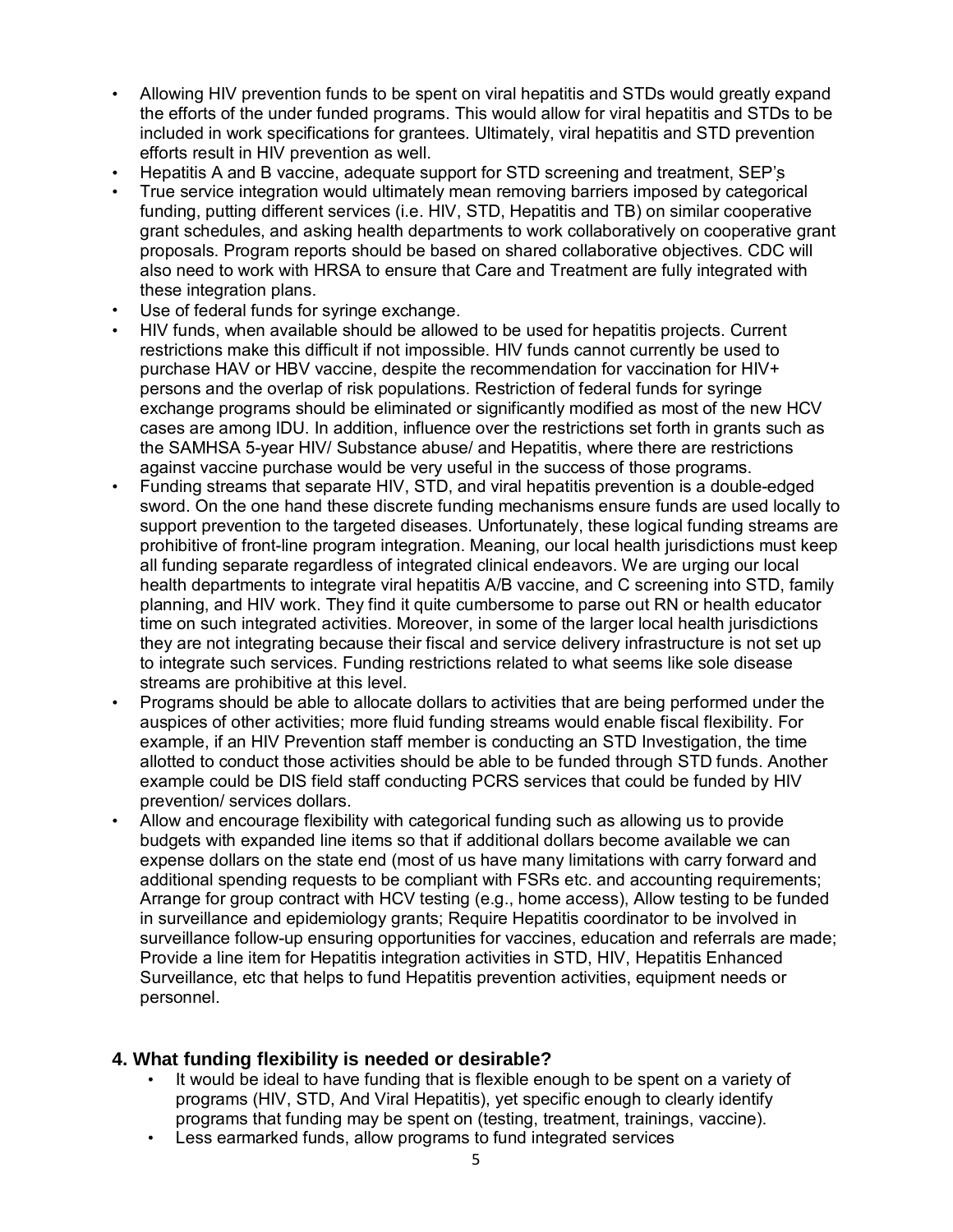- Current flexibility offered is adequate. States need to retain as much flexibility as possible to optimize resources.
- There is little funding to support hepatitis activities so this is difficult to answer, however the flexibility to use STD and HIV federal funds to support trainings (provision of meals to attendees, travel expenses and honorarium for speakers, etc) would increase our ability to reach more difficult audiences such as health care providers.
- At least a subset of "pooled" funds that would at minimum allow for joint testing/screening as appropriate. In some states the HIV and STD programs are under one administrative umbrella. Seemingly it would not be difficult to set up a fiscally pooled testing strategy that might make integration at the front-line level easier.
- Include hepatitis in other Plans such as Epidemiology Profile, State Plans for HIV, STD, etc. Education Curriculum with DASH dollars, Immunization Plans, 317 funds, etc.

### **5. What are the most important ways that the Center should modify Funding Opportunity Announcements to better strengthen program collaboration and service delivery?**

- We need to start with a dialogue with states about this. The assessment I mentioned earlier may help this dialogue, but let us keep in mind that states are very apprehensive to agree to integration language that gets incorporated into announcements when the dollars do not follow. I would need assurances here that language incorporated into announcements would not be mandated without funding. With this said I am an advocate of consistent language in each announcement that speaks to integration. We do this now as indicated by the STD grant and the HIV grant integration requests by CDC. No funding is attached to this but CDC implies this integration is a necessary component of funding.
- Spending on specific viral hepatitis and STD programs (i.e., education, prevention case management, trainings, and testing) should be allowed and encouraged in the funding announcements. Demonstrated integration efforts by the jurisdictions should be mandated in the funding announcement. All programs within the Center should coordinate their funding announcements to facilitate communication and collaboration between each respective state program applying for the funding.
- Require and promote integration activities, work with HIV surveillance to integrate.
- Develop program announcement with input from jurisdictions who have integrated programs
- More recent CDC Funding Opportunity Announcements (i.e. Program Announcement PS07-768) have included/required program collaboration. Such requirements strongly encourage applicants to act collaboratively and include other diseases in their plans, enhancing collaboration. It would be more useful to have clearer guidance on a
- percentage or formula amount expected to be spent on other service areas, or inclusion of information on what might be permitted in terms of using categorical funding for other service areas. The format of all FOA should be harmonized to reflect a program plan. Programs should sign MOUs and appropriate individuals with expertise and responsibility in each of these integration areas – at the state and federal level – should read and provide input on each other's grants.
- Consistency across funding streams in terms of standards and/or requirements related to program integration at all levels of services (i.e., client-level and administrative/state level) and reporting requirements.
- Consider requiring specific hepatitis collaboration activities as part of the funding criteria
- Overtly discuss fiscal collaboration and alleviation of funding restrictions. AND be clear in those communications. Unfortunately, sometimes CDC communicates in a tautological manner, such that clear, concise menus of options is not provided nor are priorities clear.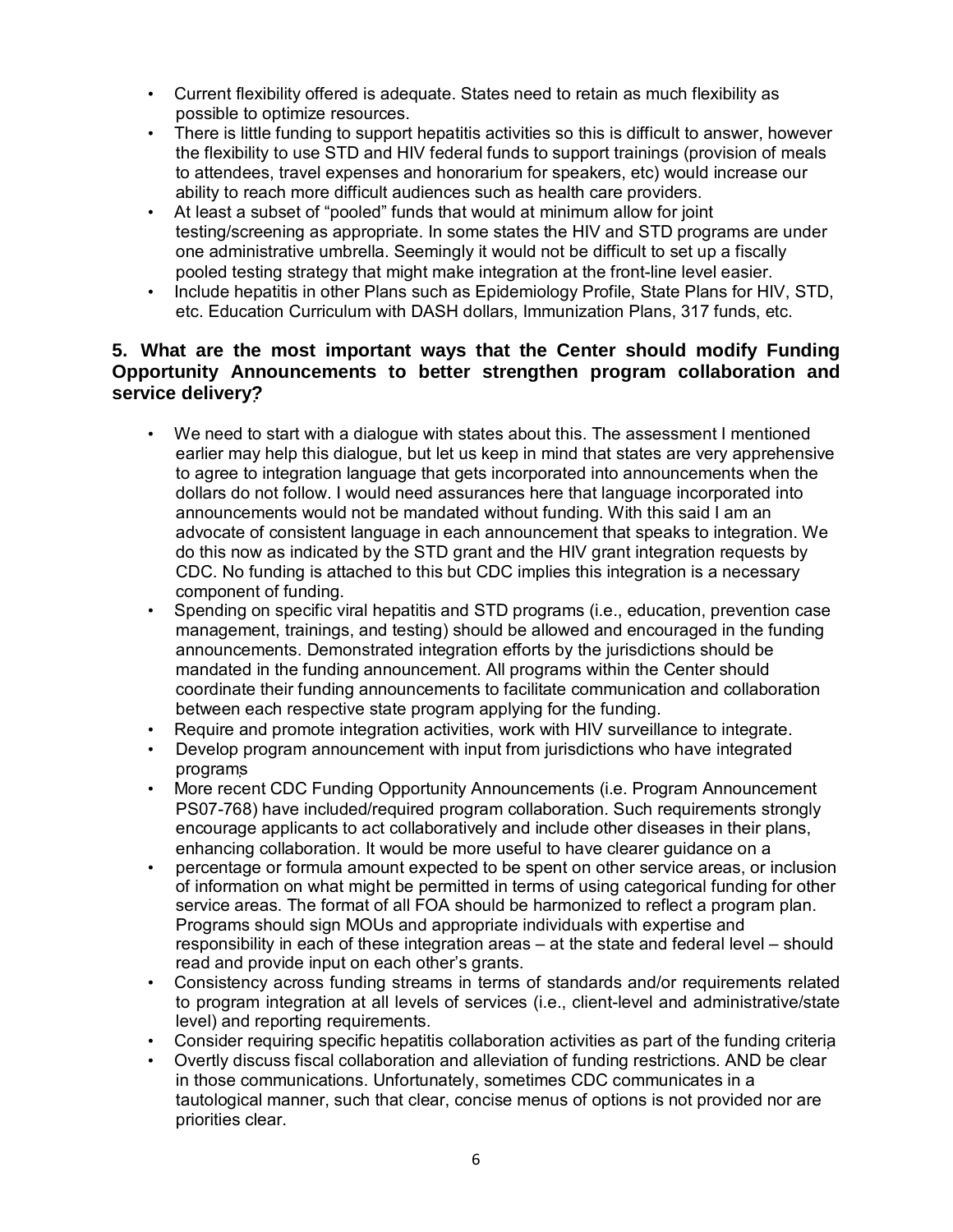- Funding opportunities could require that responses have to include a component/ response of how programs implement or intend to implement PCSI and that PCSI is to be deemed as an essential core component across all programs (HIV/AIDS, STD, HCV, etc.) Additionally, timeline coordination of FOA's between grants would be helpful.
- Line item in budget for Hepatitis prevention activities requiring a performance measure to work with Hepatitis coordinator and input or lead from coordinator on activity (ies); Integrate hepatitis personnel and activities in grant language, performance measures, outcomes and budget; Include HCV testing in HIV incidence project. At a minimum for all those who are HIV +, run blood for HCV status.

# **Domain II. Implementation/Program Policy**

## **1. How can CDC assist states and local jurisdictions best in the implementation of PCSI?**

### **Identify Specific Resources for PCSI**

• Provide financial assistance to ensure that integration efforts are funded and supported. Put the money where their mouth is....if you want integrated services at the local level, then fund it. These funds need to be delivered on a continuous basis over 3-5 years to ensure that integration efforts are sustained. One-time funding does not support the staff needed to actually do the work of integrated health services delivery.

#### **Set Example of PCSI at/from CDC**

- Encourage state and local integration of programs, removing barriers of categorical funding. Joint site visits from HIV and STD CDC project officers. In states with more than one jurisdiction assign same project officer to all sites.
- By setting a good example @ headquarters: currently each categorical grant is handled differently - Divisions are not familiar with each others programs
- It all starts at the CDC. They must integrate these programs so that the integration is clearly visible to the states. For instance, instead of each state TB, STD and HIV program having its own CDC liaison, there needs to be one or two CDC liaisons for the three state programs. One CDC person that is looking at the integration of the states STD, HIV, TB and HEP programs.
- By example. Integrate better on the federal level in terms of requirements and activities.
- Demonstrate their own capacity to collaborate, integrate and share activities and successes; Send out joint letters to jurisdictions of goals Update on collaboration activities within CDC; Improve current communications to be consistent; Create "one voice" within CDC
- Model integration at their level. Walk the walk. HIV/AIDS Surveillance and HIV prevention are inconsistent in data collection variables; STD and HIV at CDC don't even seem to know each other.
- CDC needs to integrate first, before preaching before local jurisdictions on the need to integrate.
- Improved cross-branch/division alignment of funding streams and associated requirements, performance measures/methods, program standards and training/capacity building activities.

#### **Other Recommendations to CDC**

- CDC may want to come out with "Recommendations" to medical providers on how to integrate.
- Coordinate with other relevant federal agencies to facilitate integration and resources to address the needs of clients that may be identified (e.g., to expand Hepatitis treatment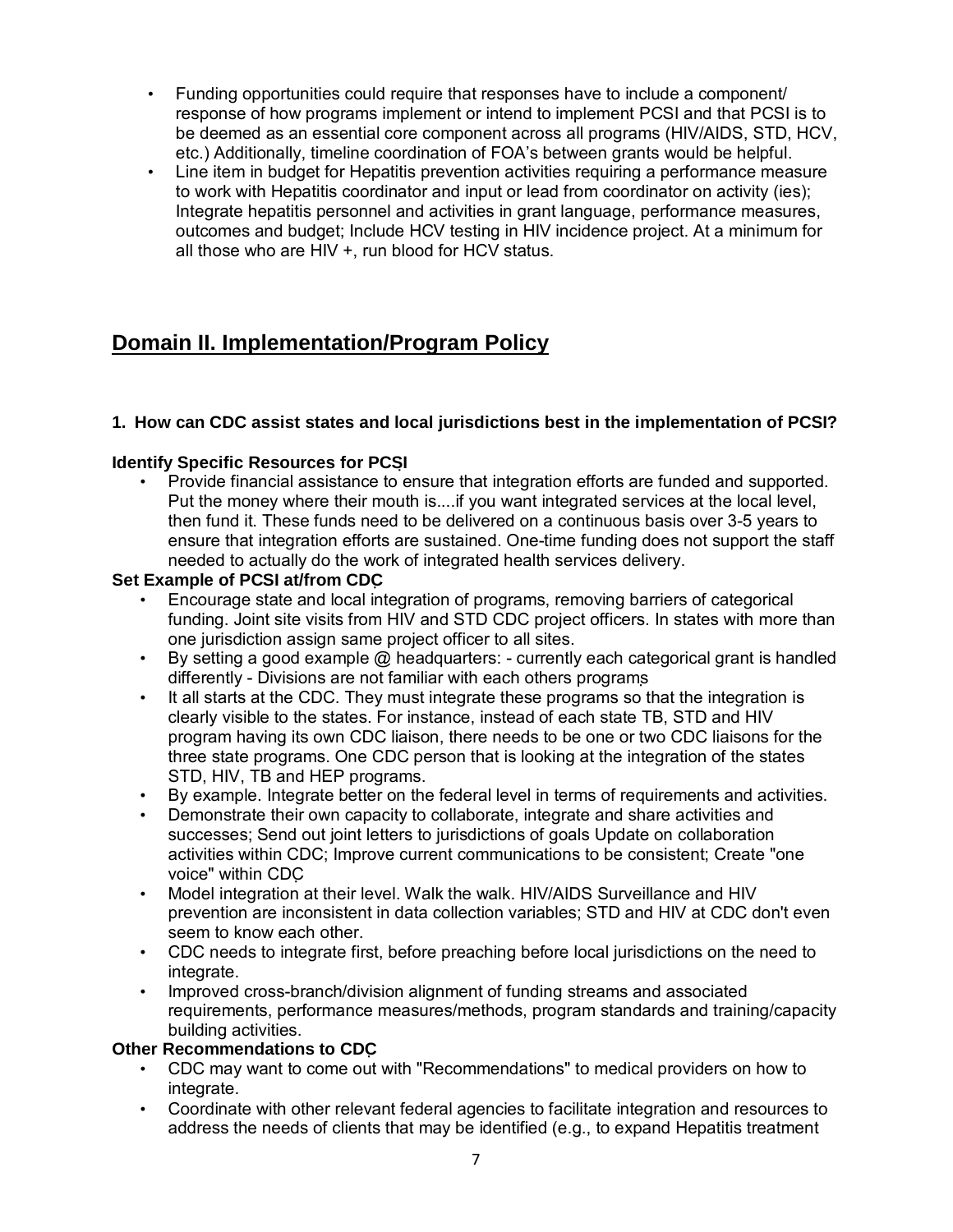providers); collaborate and integrate with HRSA and SAMSHA and to require PCSI in their administrations.

- Develop DEBIs to include integrated prevention interventions, or adapt existing DEBIs to include integrated prevention interventions
- Integrate the trainings CDC develops (e.g., the STD disease intervention specialist (DIS)/communicable disease investigator training is extensive and thorough and may be a good starting place developing integrated trainings
- Revise the HIV prevention community planning guidance to include expectations and guidance on how to conduct integrated planning activities
- Allow and encourage flexibility in how federal assignees work across programs and communicate this flexibility. For example, in an integrated program an STD DIS will need to be able to work in HIV, Hep and TB
- Fund PCSI positions and/or assign CDC employees in jurisdictions with large public health systems to assist with collaboration and integration

## **Data Systems**

- Coordinate data collection variables and tools. At a minimum this should include hardware specifications and compatible software platforms.
- Ideally, CDC should provide guidance related to integration of surveillance systems and data sharing in the context of Federal and State legislative restrictions.
- Work with HIV surveillance to integrate.

### **Flexibility in use of Funds**

- Allow more flexibility with grant funds. When integrating programs, it is important for certain staff to be funded by multiple sources. A good example is DIS. Should be funded from STD, HIV Prevention, and HIV Surveillance
- Show how funds may be used to support each other if some of the same work is being performed by one person. Encourage programs that are joint based e.g. community activities.
- Come up with a list of clinical prevention practices based upon the US Preventive Services Task Force reports.
- Eliminate silo funding and disease-specific performance measures/ targets. Reframe on patients served and availability of prevention package.
- Encourage, but not require, jurisdictions to use of carryover funds to support collaborative or integrated activities.

### **Pilot Projects**

- Joint funding pilot projects outside of the current funding streams. Such as joint HIV and TB funded project, joint STD/HIV funded project.
- Fund multi-year projects that support integration efforts. Integration efforts cannot be expanded if it is not funded because there is no staff to perform the work.
- Provide financial incentives to programs that seek to integrate preventive services into their programs

## **Facilitate Sharing/Technical Assistance/ Provide Training**

- Continued planning calls, workgroup meetings and at least bi-annual webinars providing all states with information from model integrated programs.
- Project Officers should make integration a priority and work with their contacts in the states to assist with integration efforts.
- Expand opportunities by facilitating quarterly or bi-annually webinars that illustrate best practices of PCSI in urban, rural, and territories across the United States.
- Support quarterly or semi-annual regional planning meetings among STD, Viral Hep, TB, and HIV/AIDS Directors to discuss and address this issue.
- Provide annual networking meetings that are integrated. Perhaps link hepatitis meeting with National Immunization conference or the HIV conference; Perhaps have STD, HIV, Immunization and Hepatitis all meet during the same week with special breakout sessions for each and encouraging collaborative presentations stressing policy and public health strategies.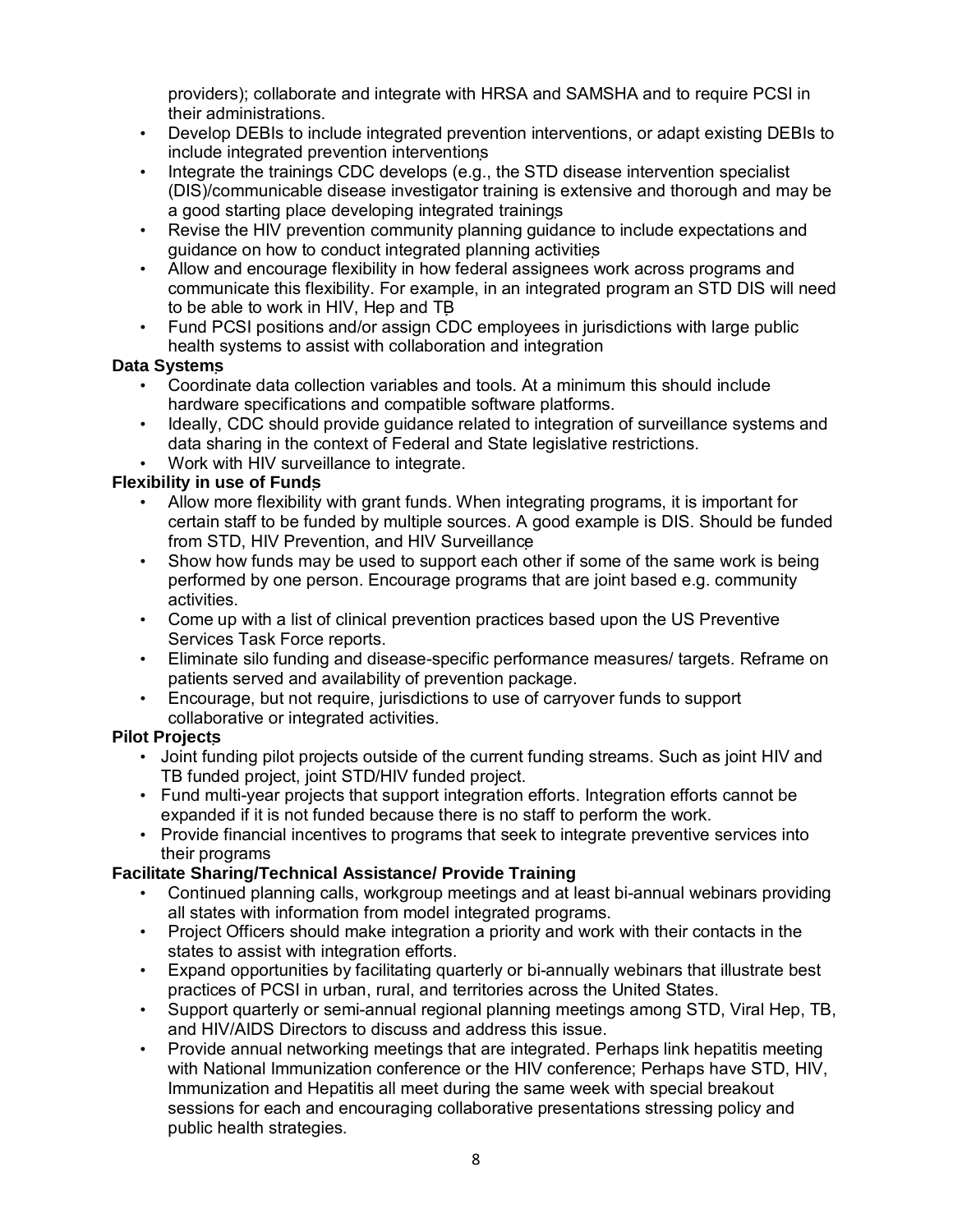- Conduct learning tours mentioned on previous page
- Provide TA to programs that seek to integrate other preventive services into their programs.
- Strengthen the ICCR system by maintaining a current list and providing training
- Emphasize interviewing and investigation skills and the importance of the DIS. More funding help facilitate reporting from VA, IHS, etc.
- Provide technical assistance regarding all legal issues surrounding PCSI

### **2. What restrictions on use of federal funds should the Center strategically tackle that would better support service integration if they were removed? What funding flexibility is needed or desirable?**

#### **Flexibility in Funding and Use of Staff**

- Programs should be able to allocate dollars to activities that are being performed under the auspices of other activities; fluid funding streams would enable fiscal flexibility;
- Remove all restrictive language around abstinence, condoms, and needle exchange
- Funding flexibility for present grant application should have no restrictions on HIV funding STD services or STD using grant dollars to fund a DIS who does both STD and HIV.
- Allow a subset of "pooled" funds that would at minimum allow for joint testing/screening as appropriate. In states where HIV and STD programs are under one administrative umbrella; it would not be difficult to set up a fiscally pooled testing strategy that might make integration at the front-line level easier.
- Remove restrictions on STD funding being used for HIV prevention. Make it very clear that HIV prevention funds can also be used for prevention of other STDs (has been confusion on this in the past).
- Allow testing to be funded in surveillance and epidemiology grants
- All the grants have restrictions. Unless required by law restrictions should be lifted so
- resources can be shared and project areas can decide how best to use the funds
- Desirable funding flexibility would be to have block grants vs. cooperative agreements; allow funding of integrated services, eg testing and reimbursement for syphilis in person at risk for HIV with funds out of a HIV funding agreement
- Seamless use of HIV/STD/TB/hepatitis funds for service delivery without regard for disease-specific targets. Allow recipients to prioritize Center block grants based on local epidemiology
- Explicit approval for STD staff to perform PCRS functions.
- CSPS should be available to pay for medication to treat STD

### **Other Comments/Concerns**

- CDC will also need to work with HRSA to ensure that Care and Treatment are fully integrated with these integration plans.
- Current flexibility offered is adequate. States need to retain as much flexibility as possible to optimize resources
- If you allow flexibility within the current format, HIV will get the bigger push, leaving STD and Hepatitis in trouble
- Address 340B regulations to include VACCINES to prevent Hep A and B and HPV and to allow agencies like HIV CBO's, for example, to utilize 340B meds even though they are not a "clinic" and their clients are not necessarily our "patients"
- Work with Title X to remove barriers to providing EC and contraception in STD clinics paperwork, financial requirements, training issues, etc. CDC needs to present the evidence for effectiveness of syringe exchange to lawmakers to overturn the federal ban
- The restrictions on use of HIV prevention funds are okay to keep the focus on HIV. STD programs just need more money to do their job.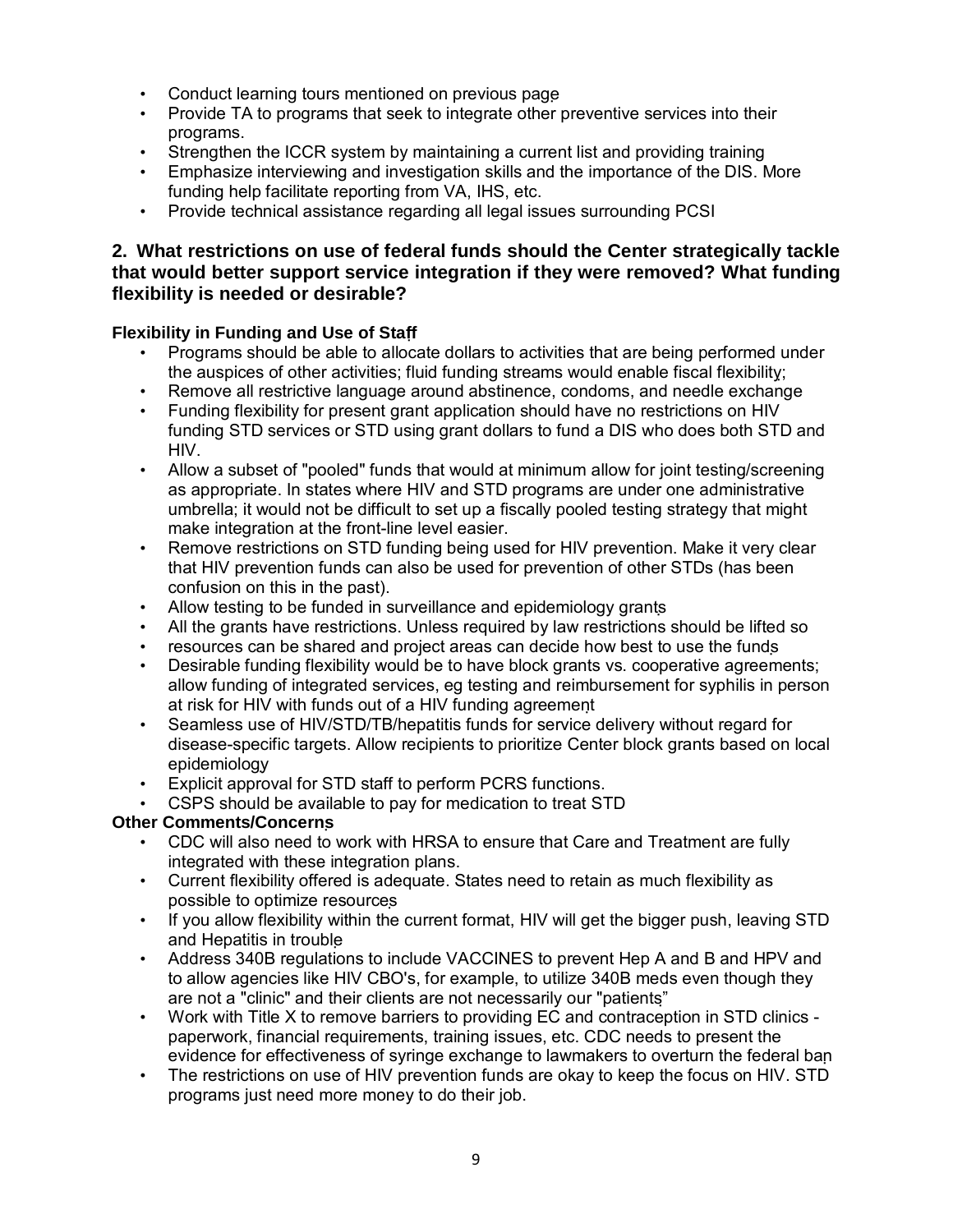## **3. What are the most important ways that the Center should modify Funding Opportunity Announcements to better strengthen program collaboration and service delivery?**

#### **Program Announcements/FOAs**

- Use consistent language in program announcements (e.g. "partner services" vs. "PCRS").
- Ensure consistency in performance measure language and variables.
- Funding opportunity announcements should not be block (e.g. one grant for HIV, TB and STD). This would play out differently at the State level where the weakest program would lose money.
- Better timeline coordination of FOA's between grants could be helpful
- I would like to see a fairly straight forward Funding Announcement like the one that Vaccine Preventable Diseases produces. The CDC states what the priorities for an effective program are clearly and the states have to create objective around that priority. Often times I think that the STD grant is unclear in what is important or very vague. The states create objectives in which we are unsure if they are really addressing the CDC's priorities
- CDC could: develop a national plan/roadmap; assist in implementation of this plan through appropriate grant language;
- All programs within the Center should coordinate their funding announcements to facilitate communication and collaboration between each respective state program applying for the funding.
- Provide more time to respond to RFPs

#### **Recommendations on Integration and FOA's**

- Program integration must be clearly stressed in the Program Announcement with priorities and timelines.
- Require FOA responses to include a component of how programs implement or intend to implement PCSI.
- Deem PCSI as an essential core component across all programs (HIV/AIDS, STD, HCV, etc.)
- Develop FOAs that support integrated activities and collaboration between STD, TB, Hepatitis, HIV.
- Require collaboration among all the programs and see what the states come up with; require co-signature of various program directors
- Emphasize cross-cutting activities that can be funded (e.g., STD prevention with HIV cooperative agreement funds and vice versa).
- Require integration narratives with specific questions answered to shape how programs plan for integration.
- The format of all FOA should be harmonized to reflect a program plan. Programs should sign MOUs and appropriate individuals with expertise and responsibility in each of these integration areas - at the state and federal level - should read and provide input on each other's grants.
- Reduce administrative burdens to program staff, for example, each program may not need to separately describe integration and coordination activities in their respective progress reports and applications. CDC can then share the relevant narrative across it's program areas
- Encourage and allow spending on specific viral hepatitis and STD programs (i.e., education, prevention case management, trainings, and testing) in the funding announcements.
- Develop one announcement combining all programs; budget that is not subdivided by program; Combine similar activities into one funding opportunity
- Eliminate multiple proposals changing to one single Center level proposal every 5 years with annual opportunities for special supplements based on Center priorities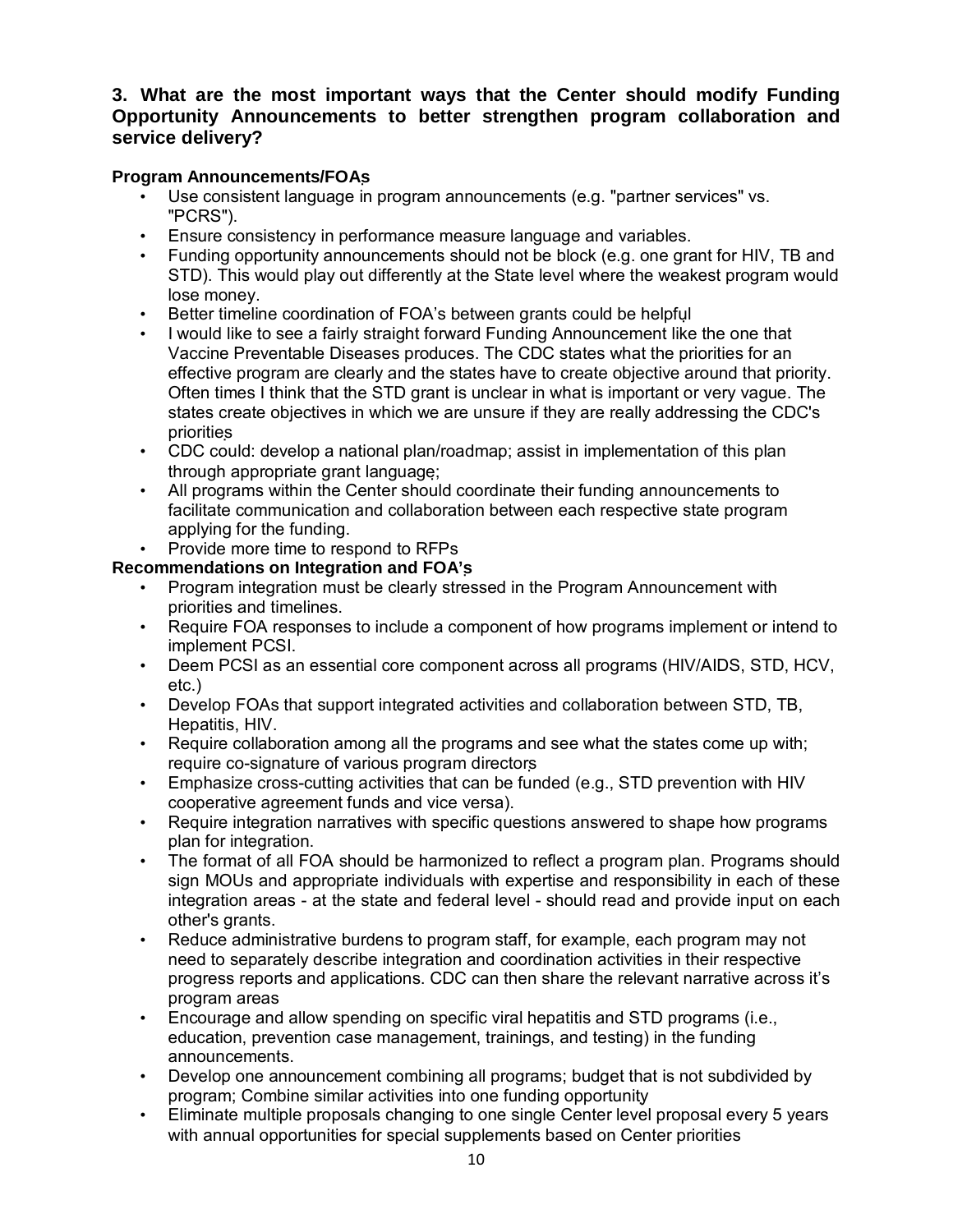- Marry the reporting requirements across the board and utilize one reporting tool for all.
- True service integration would ultimately mean removing barriers imposed by categorical funding, putting different services (i.e. HIV, STD, Hepatitis and TB) on similar cooperative grant schedules, and asking health departments to work collaboratively on cooperative grant proposals. Program reports should be based on shared collaborative objectives putting different services (i.e. HIV, STD, Hepatitis and TB) on similar cooperative grant schedules, and asking health departments to work collaboratively on cooperative grant proposals. Program reports should be based on shared collaborative objectives

#### **Funding**

- Basic funding opportunities should remain the same. However, if there are specific ideas for program funding they can be submitted by areas jointly, that have the same or very similar targets, services in mind.
- Allow funding of integrated services, regardless of cooperative agreement
- Allow and encourage flexibility with categorical funding such as allowing us to provide budgets with expanded line items so that if additional dollars become available we can expense dollars on the state end (most of us have many limitations with carry forward and additional spending requests to be compliant with FSRs etc. and accounting requirements
- Require certain level of funding to partner services based on HIV and STD rates
- As long as funding is delivered by disease category, then form will continue to follow the method of funding.
- Allow flexibility based on local data and circumstances
- HIV funds, when available should be allowed to be used for hepatitis projects. Current restrictions make this difficult if not impossible. HIV funds cannot currently be used to purchase HAV or HBV vaccine, despite the recommendation for vaccination for HIV+ persons and the overlap of risk populations In addition, influence over the restrictions set forth in grants such as the SAMHSA 5-year HIV/ Substance abuse/ and Hepatitis, where there are restrictions against vaccine purchase would be very useful in the success of those programs.
- It would be useful to have clearer guidance on a percentage or formula amount expected to be spent on other service areas, or inclusion of information on what might be permitted in terms of using categorical funding for other service areas.

### **Other Comments/Concerns**

- Ensure that performance measures are consistent with established data collection systems. Build data systems from bottom up, not the other way around.
- The semi annual progress report is due too close to the end of the reporting period.
- More recent CDC Funding Opportunity Announcements (i.e. Program Announcement PS07-768) have included/required program collaboration. Such requirements strongly encourage applicants to act collaboratively and include other diseases in their plans, enhancing collaboration

# **Domain III. Performance Indicators/ Strategic Information/ Evaluation**

### **1. What key indicators of service integration can be derived immediately from existing data sources?**

### **Suggests for Specific Analyses**

- number of hepatitis A and B vaccines distributed to STD clinics and to community organizations receiving HIV prevention funds;
- proportion of HIV prevention grantees delivering hepatitis C testing;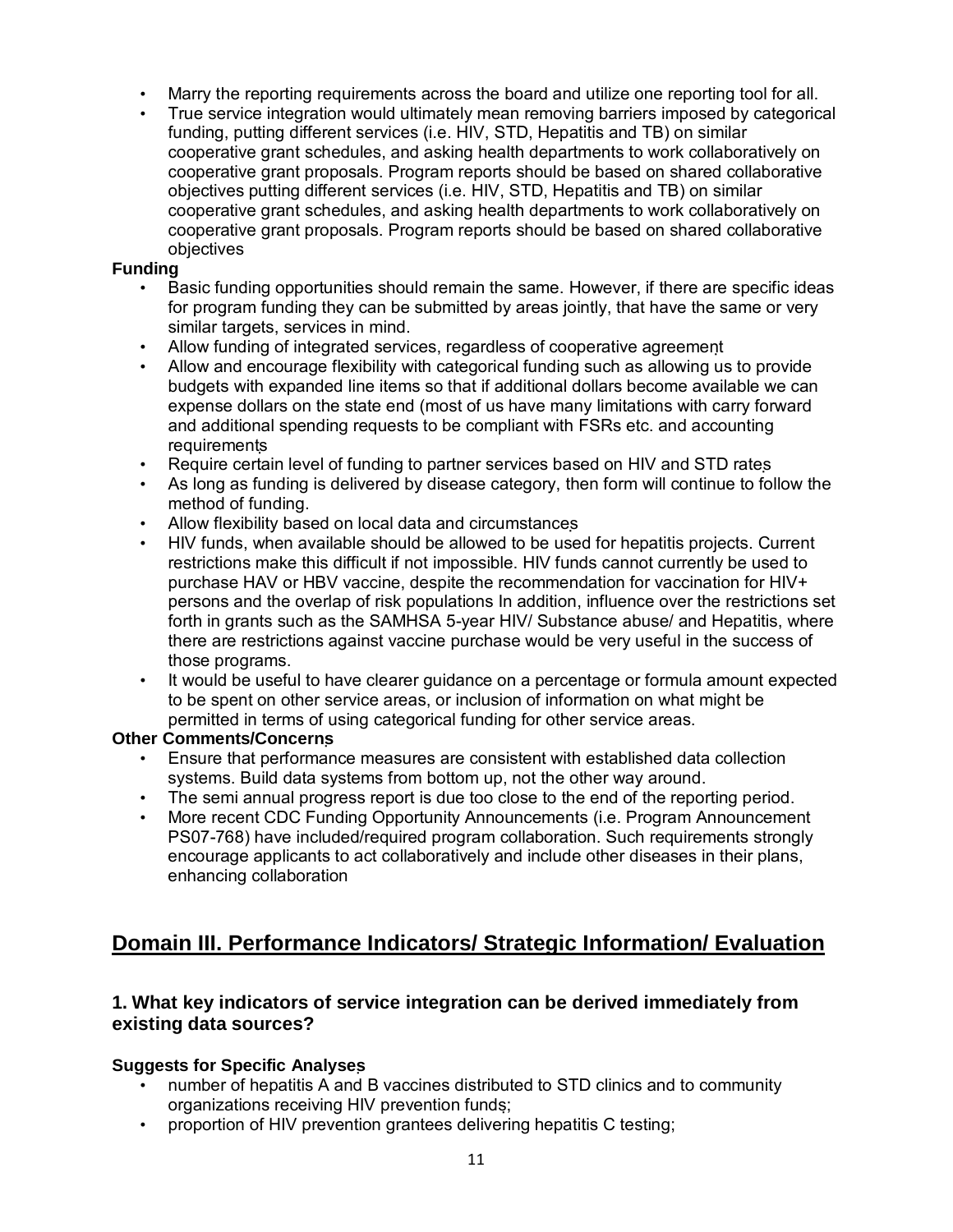- proportion of HIV program staff and HIV grantees trained on the basics of viral hepatitis and STDs; proportion of HIV prevention grantees offering hepatitis and STD educational information; proportion of STD clinics offering HCV and HIV testing, and hepatitis A and B vaccine; number of counselors able to offer both HIV and HCV testing
- Proportion of Hepatitis A & B vaccinations that are provided at STD Clinics; Proportion of FTE's in Health Departments that are cross trained on HIV/AIDS, STD's, TB and Hepatitis C; Number of Hepatitis C tests that are currently being performed at supported HIV testing sites; Number of STD screening referrals that are being provided at HIV CTR Sites; Portion of current Guidelines from Health Departments that have had collaborative input in the creation of the document.
- # newly identified, prevalence of hepatitis; Mortality data related to hepatitis (most likely secondary ICD 10 codes; immunization data of youths especially in universal vaccination states; Unvaccinated high risk college and higher education populations that need vaccination, epidemiology of # of liver transplants and those on list for liver transplantation indicating trend over time for increased need and severity of illness; Number of insurance companies that cover adult Hepatitis vaccination and dollar amount spent, compare to cost savings for those who need treatment; Number of incarcerated persons, estimating Hepatitis C status and need for adult vaccination of Hepatitis B (and A); Number of know HCV incarcerated persons, number and percent in treatment; Number of people in methadone maintenance programs; Test all newly infected HIV persons for HCV status to capture Co-infection rate.
- Performance indicators plus number of individuals at Health Dept. funded services that receive Hep, STD, HIV, and TB services.

## **Existing Data**

- A review of the performance indicators of the prevention grantees may be in order to appropriately answer this question.
- Co-morbidity cross matching, available resources and Partner Services integration, community assessments and community planning group plans
- Epidemiological data from states certainly provides an overview of what incidence and prevalence is occurring. These data however do not provide accurate assessments of what isn't measured in states (i.e. not all states have unduplicated viral hepatitis especially C - data sources, most states don't overlap care with HIV reporting DB's, and
- STD db's are often separate yet). These data sources also, in many cases do not provide information on co-infection. Alternatively, high-risk target-population HIV testing data may provide a good indicator of how well states (and its local jurisdictions) are on the pulse of high-risk groups in the state. In other words, if the highest-risk persons in states are being tested for HIV (and perhaps other diseases) this could serve as a proxy for the availability of the appropriate infrastructure to begin/maintain integration efforts.
- Ryan White Part C entities collect and report Hep C screening and testing, and Hep B vaccinations for people living with HIV.
- Aside from the obvious notion of multiple occurring disorders in our incidence and prevalence data--we can also infer information from target population data; e.g., adolescent data, communities of color, etc.
- Cross matching of existing databases such as hepatitis, HIV, syphilis, STDs, TB, and refugee health. In addition, non-identifying data derived from substance abuse intake screenings and health assessments could be of value in determining the needs of this population

#### **HIV**

- Newly diagnosed with HIV that are linked to care
- Proportion of HIV positive with known TB
- HIV prevalence of STD clients
- Number of STD screening referrals that are being provided at HIV CTR Sites.
- # of TB tests provided to HIV cases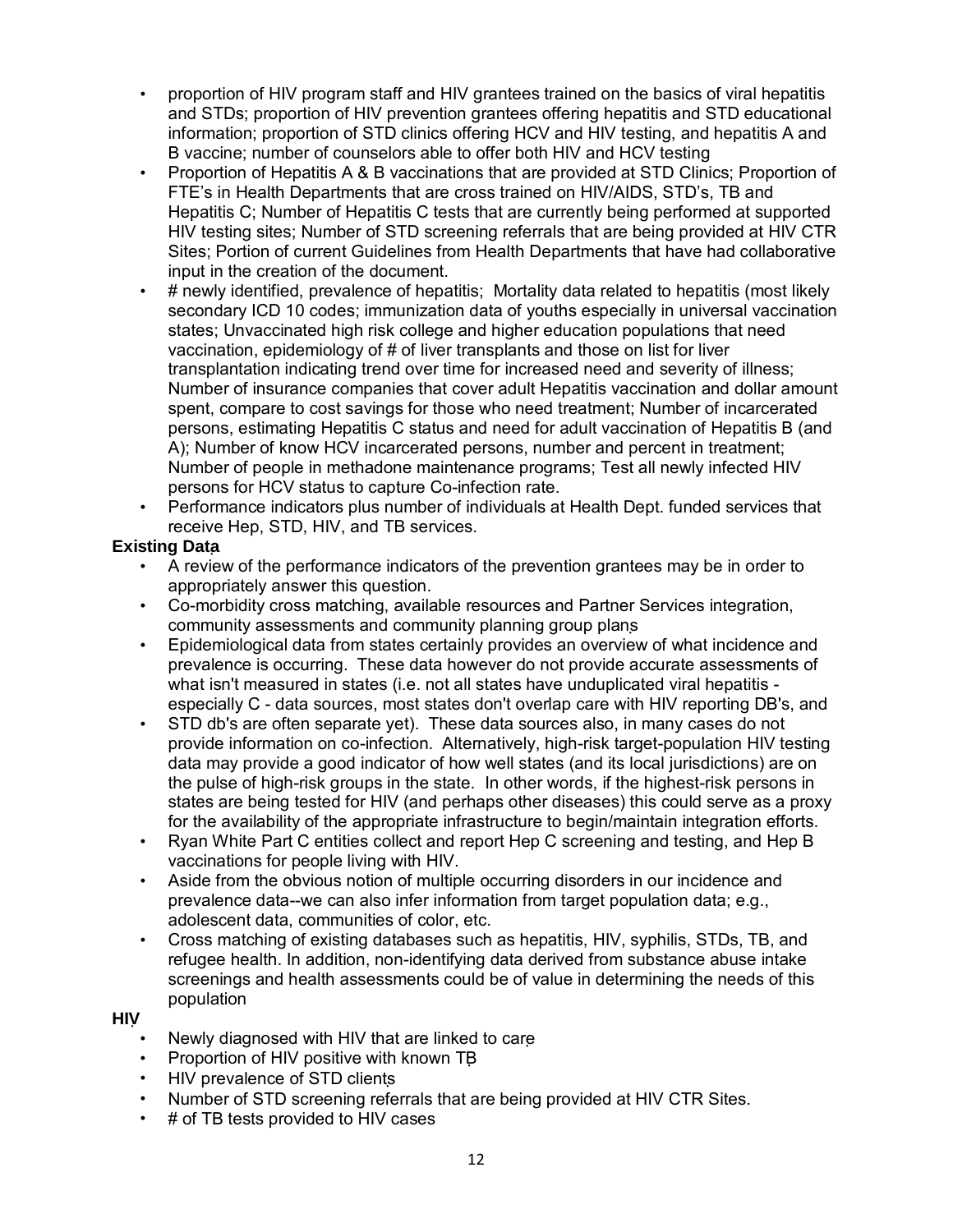### **STD**

- HIV prevalence of STD clients
- Proportion of STD clinic attendees who receive Hepatitis B vaccine
- HIV testing in STD clinics settings
- Proportion of Hepatitis A & B vaccinations that are provided at STD Clinics

#### **TB**

- Proportion of HIV positive with known TB
- # of HIV tests offered to TB cases.
- % TB patients with HIV test result. %HIV+ tested for TB, started on LTBI therapy, completing LTBI therapy.
- Identification of TB patients tested through HIV testing sites. HIV/TB co-infected patients are enrolled in care for both disease processes.
- Fund TB programs appropriately so that we CAN give Hep B immunizations and CAN have regular, planned, meetings with HIV/STD.

## **Viral Hepatitis**

- Annual Hepatitis C screenings
- Proportion of Hepatitis A & B vaccinations that are provided at STD Clinics
- Data available
- STD\*MIS can pull joint STD/HIV cases. I assume the STD Performance Measure
- Database can easily be updated to address integrated measures
- For sites using STD MIS, disease intervention information is available for HIV clients and partners. Local HIV testing data system collects Hep C testing info.

## **Other**

- To answer this would require an analysis of existing performance indicators by the workgroup identified from the federal task forces suggested in question 5.
- Proportion of FTE's in Health Departments that are cross trained on HIV/AIDS, STD's, and Hepatitis C. - Number of Hepatitis C tests that are currently being performed at contracted HIV test sites.
- Portion of current Guidelines from Health Departments that have had collaborative input in the creation of the document.
- Funding source for each position and contract.
- Survey as to who makes decisions on expenditures.
- HIV partner management indicators from STD\*MIS or similar database, if STD/HIV
- integrated.
	- o msms who are tested for HIV and are also tested for syphilis
		- o disease intervention index contact index
		- o compare geographical or county data on women eligible for Title X
- Client usage data HIV-Hepatitis-TB-STD co-infected patients receiving all services (e.g., previously infected HIV named in PCRS for syphilis)
- Percent of patients receiving STD/HIV/hepatitis/TB/substance use/mental health services per visit
- Through cross-matching, the % of HIV-reported cases that are subsequently diagnosed with Hep A or Hep B.
- Numbers of those dx with STD that receive an HIV test or know their status
- This is going to vary widely from one jurisdiction to another and I would caution that any kind of "global" conclusions would be limited in scope as to accessibility of data. Maryland, for example, is one of the last states transitioning to name-based HIV reporting with a mandated goal of having reporting laws and regulations finalized and in place by spring 2008. The full impact on changes to current surveillance systems and data reporting is not yet known. Within local health departments in the state there is close collaboration between TB and HIV programs in referring individuals between them who are considered at risk. However, there is no data that is available at this time, other than anecdotal reports at the local level, of individuals who are tested within the private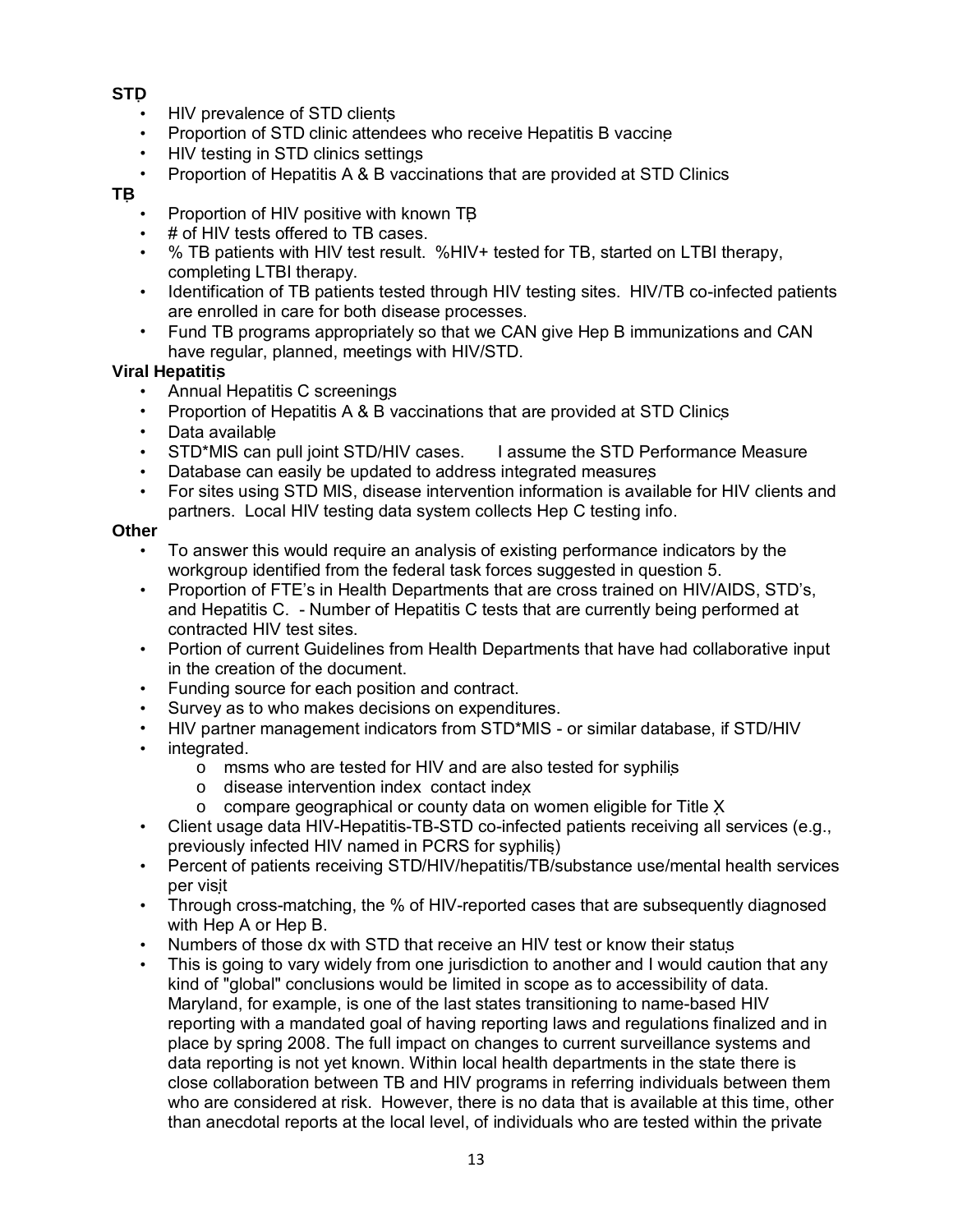sector and referred to the public sector for either HIV or TB testing as to numbers, demographics, etc.

#### **Suggestions for databases**

- Registry cross-matches can improve surveillance for active TB and HIV.
- We obtain this by matching TB data with HIV data to look for co-infection.
- Building a disease intervention/surveillance information system for sites using TB TIMS, STD MIS would be beneficial to program working with populations that share disease relations, ie, TB/HIV, TB/Diabetes, TB Substance Abuse, TB/Homelessness. A common database that would include the links to variety of diseases/conditions would be help in intervention development, surveillance and data collection and analysis.

#### **2. Which indicators should be prioritized and developed for monitoring and evaluating PCSI (e.g., proportion of HIV-infected with known TB status; proportion of STD clinic attendees who receive Hepatitis B vaccine; proportion of those newly diagnosed with HIV that are linked to care)?**

#### **General Comments**

- The degree to which clients receive integrated services in one location.
- Clients' knowledge of their HIV/STD/HCV/TB status.
- Strategically, focusing on HIV-infected persons, especially those enrolled in publiclysupported care services, receiving a full range of recommended services makes the most sense insofar as the data systems are more robust.
- Integrate data collection at CDC level develop system compatibility

#### **Cautionary Notes**

- Again, proceed with caution...resources are key to the development of this plan. I certainly agree with the examples, yet to what end should we evaluate this information? Another PEMS???
- Unfortunately due to database non-compatibility issues mentioned above, co-infection data may provide misleading information. Meaning, proportion of HIV-infected with known HBV or TB status may simply be a function of one or two educated nurses in the HIV care side of things and have absolutely to do with state-wide integration. Or it may be that there is a wonderful Ryan White Case Manager who is really on top of TB because they used to work in a TB-endemic area and has nothing to do with the State or local health jurisdiction policy/implementation of integration. Epidemiological data, in most cases, cannot tell you what is occurring programmatically. Program evaluation and monitoring is the best avenue for appropriate integration measurement. Key indicators, again, would need to be process as well as outcome. I.E. Number of family planning clinics in the local health jurisdictions who received high-risk adult Hepatitis A/B vaccine from the State Immunization program and how many doses were administered monthly, quarterly or yearly as indicated in their jurisdiction-specific immunization database (IE:
- In our state while the children's vaccine database is statewide, adult immunization db's are local health jurisdiction-specific and cross-county lines) adult vaccine information cannot be shared. Thus an integration indicator reflecting the total number of adults receiving the full 3-twinrix series is impossible to measure concisely (particularly for marginalized/transient people).
- Do not use the number of STD clients who receive Hepatitis B vaccine, because most younger persons are already vaccinated. Proportion of HIV-infected with known TB status, Number of persons with HIV who are reported with and STD, record change over time. The evaluation of the people who are co infected is easier than identification of testing done on those positive for HIV, TB, STD, or Hepatitis.
- All of your examples are good. For the first one, one might have to limit it to those enrolled in Case Management. Rapid referral into care is critical. As prevention dollars remain level or reduced, HIV Care continues to be well funded. It is important to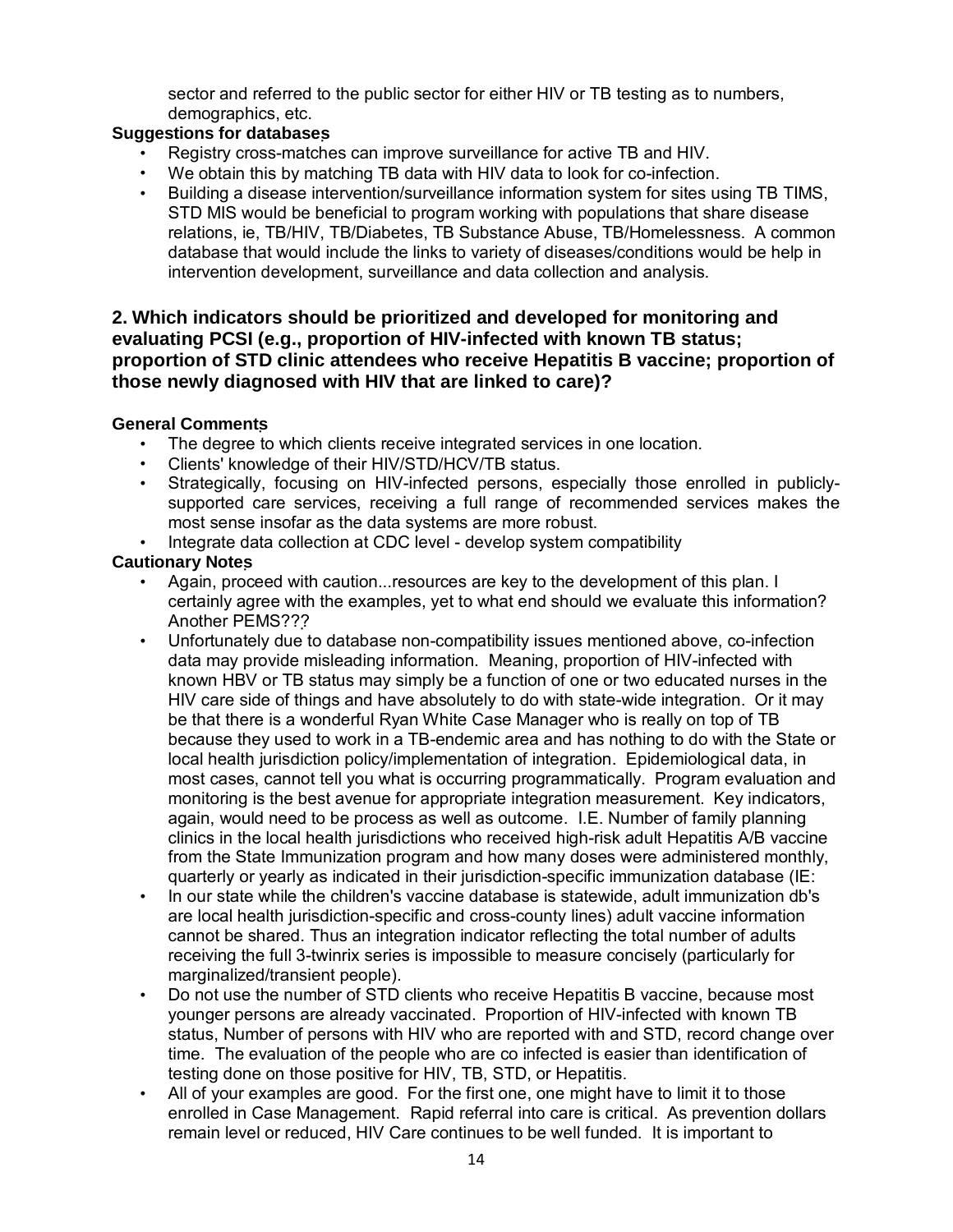collaborate or integrate with Ryan White Part B programs to supplement testing and staff - such as DIS to get people into Case Management quickly.

• First, they must have a basic understanding of what PCSI is and why it is necessary from the Center's perspective. Second, they should look to the examples of success developed by their C coordinators, and other entities within their state regarding successful integration activities and then be evaluated accordingly. A one-size-fits-all state integration evaluation system won't work, different states have different strengths and weaknesses, thus what states and local jurisdictions should be doing will vary depending on funding, culture, and overt support from CDC.

#### **HIV**

- Proportion of HIV positive clients receiving hepatitis testing and prevention (vaccine),
- Of those receiving HIV testing, number also receiving testing for syphilis and other STDs.
- For new HIV positives, number referred to care services, syphilis status, TB status.
- Proportion of HIV infected with known TB status
- HIV patients with TB skin test information reported.
- Proportion of HIV positive with known LTBI that start of preventive treatment
- Proportion of HIV infected persons tested and treated for latent TB infection

#### **STD**

- Proportion of STD clients receiving HBV vaccine,
- Proportion of STD clinic attendees who receive Hepatitis B vaccine
- For those with P&S syphilis, what is HIV status?
- Proportion of syphilis infected with or having tested for HIV.
- Numbers of those dx with STD that receive an HIV test or know their status
- Proportion of STD clients with known HIV, TB and Hep B&C status.

#### **TB**

- For TB+ (active and latent), what is their HIV status.
- Proportion of TB clients (LTBI, disease) with known HIV infection.
- Percent of TB patients (all ages) with known HIV status. Percent of HIV patients with risk of TB who receive annual screening for TB. Percent of HIV/LTBI patients who complete treatment.
- How many individuals, when diagnosed with TB are newly diagnosed with TB?
- Proportion of TB suspects and active cases for whom the HIV status is known.
- Proportion of TB cases and suspects who are offered testing for HIV (note: even if testing is offered, patients do decline)

#### **Viral Hepatitis**

- For those seen in STD clinics or HIV testing providers, those provided Hep B vaccine
- Hep B vaccine status of known HIV infected persons.

#### **Follow up and Linkage to Care**

- Number of clients completing partner services and linkages into services
- proportion of those newly diagnosed with HIV that are linked to care
- Additional Data Collection/analysis
- Include Hepatitis knowledge and risk factor questions in BRFSS, NAHANES, surveys;
- Look at hospital mortality data and ER admission data to include drug use, overdose, withdrawal as codes; Increase adult vaccination dollars; Include care and treatment dollars for HCV with other funding sources such as HIV, Community Health Centers, DOC, etc
- Number of contractors that do more than one categorical activity.
- DIS productivity measures that cross-cut the various programs.
- Newly diagnosed HIV that are linked to care via PCRS from a DIS.
- Indicators should incorporate population utilization of prevention services (% women < 25 receiving basic prevention package); Prioritize those receiving current HIV CTL to get concomitant STD/hepatitis/substance use services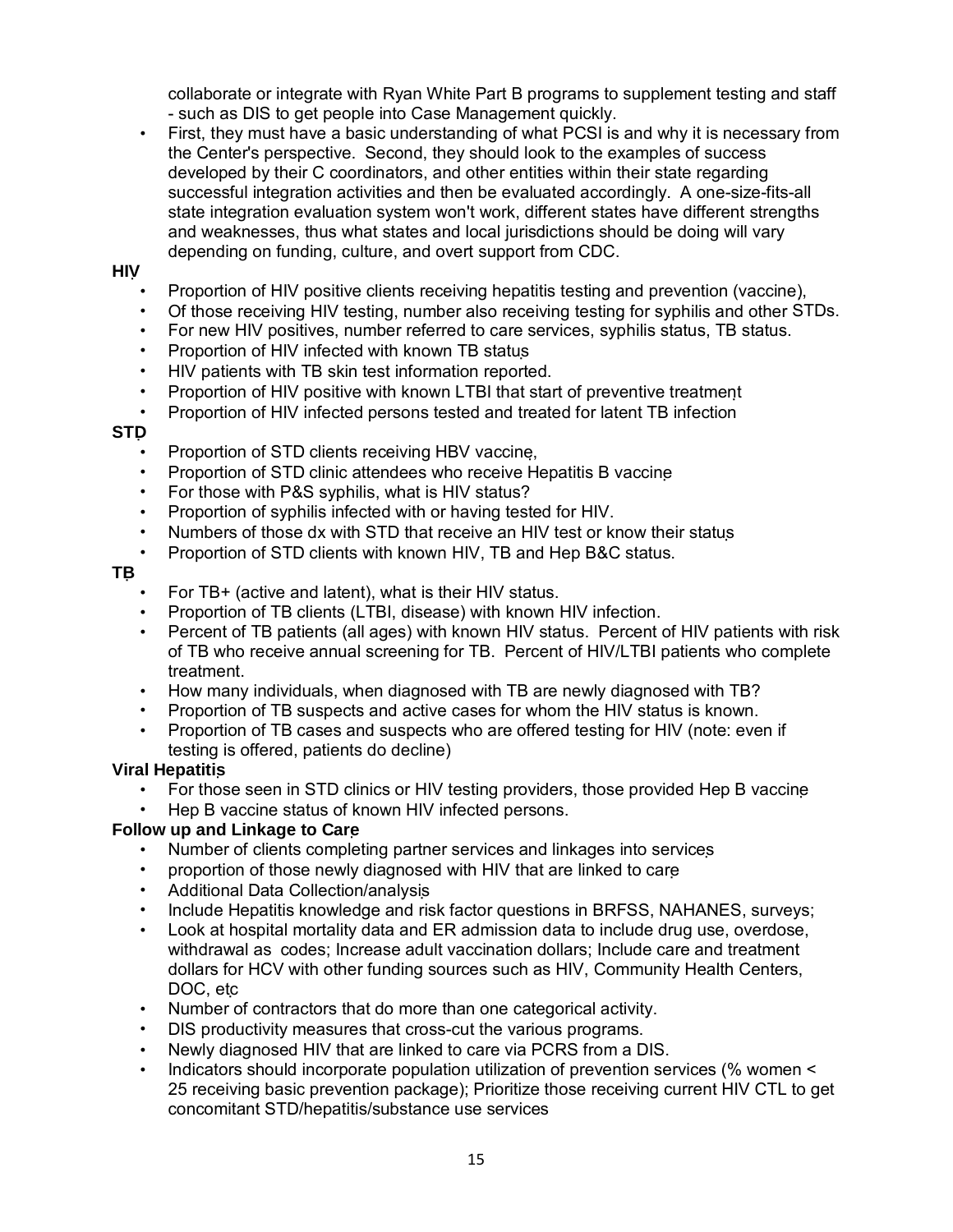### **Populations and Risk**

- Number of immigrants and refugees testing positive for HBV and HCV as well as those accessing care.
- Some priority populations could be, but not limited to: All newly diagnosed HIV positive individuals, with an IDU risk histories that are aware of their HCV status; Proportion of initially diagnosed syphilis cases (710-750) that are aware of their HIV status; Proportion of HIV infected with known TB status.
- Capture burden of hepatitis in high risk populations such as immigrants, medically underserved, homeless, shelters, re-entry population, incarcerated, military. This would help with a more accurate description of the burden of hepatitis, especially HCV;
- Some priority populations could be, not limited to: All newly diagnosed HIV positive individuals, with an IDU risk histories that are aware of their HCV status. - Proportion of initially diagnosed syphilis cases (710-750) that are aware of their HIV status. - Proportion of HIV infected with known TB status.
- For IDU, those testing for HIV, syphilis and Hep C. For clients in STD and family planning clinics, those tested for HIV, syphilis, GC and CT.
- MSMs who are tested for HIV and are also tested for syphilis
- Proportion of HIV CBO's clients who are referred to STD clinics or are offered STD testing (and Hep testing/vaccine...).
- Related risk factors across co-infected individuals.
- Proportion of women attending STD clinics who receive contraception or referrals, proportion of IDUs attending STD clinics who are linked to syringe exchange programs, tested for HIV, hepatitis C, immunized against hepatitis A and B.

#### **Other Comments**

- Mortality data How many individuals died from TB who also had HIV?
- The proportion of HIV-infected patients in care who receive appropriate screening and vaccination; documenting referrals to PCRS and adequate prevention for positives interventions is more of a challenge, but very important. In order for indicators to be meaningful across programs, harmonization of data elements across service program data collection forms needs to occur. Again, the bigger challenge is sharing these data in a way that assists in minimizing repeated questions to clients, enhances analytic opportunities, and maintains strict confidentiality adherence.
- I think you need to get more information about what data is even available and how it is available before you can specify specific parameters and prioritize them. Do the national surveillance systems currently in existence allow for the capture of detailed enough information that you could link STD clients with Hep B vaccination and with HIV testing?
- Are there even parameters that could be considered "universal" enough between programs to focus on? Perhaps the August meeting will be helpful in this regard.
- Proportion of HIV program staff and HIV grantees trained on the basics of viral hepatitis and STDs

# **Domain IV. Surveillance and Data**

### **1. What surveillance barriers/facilitators exist that might support or hinder PCSI?**

#### **Data Sharing**

- Categorical surveillance activities need to be fully articulated and understood before I answer this. For example, barriers exist when data sharing is needed for the simplest reports and/or for writing CDC integration goals. So I guess that's the barrier I'd like to address first and that is the categorical barriers associated with integration from a surveillance perspective.
- Data sharing rules, HIPPA protection policies, shortage of personnel to process large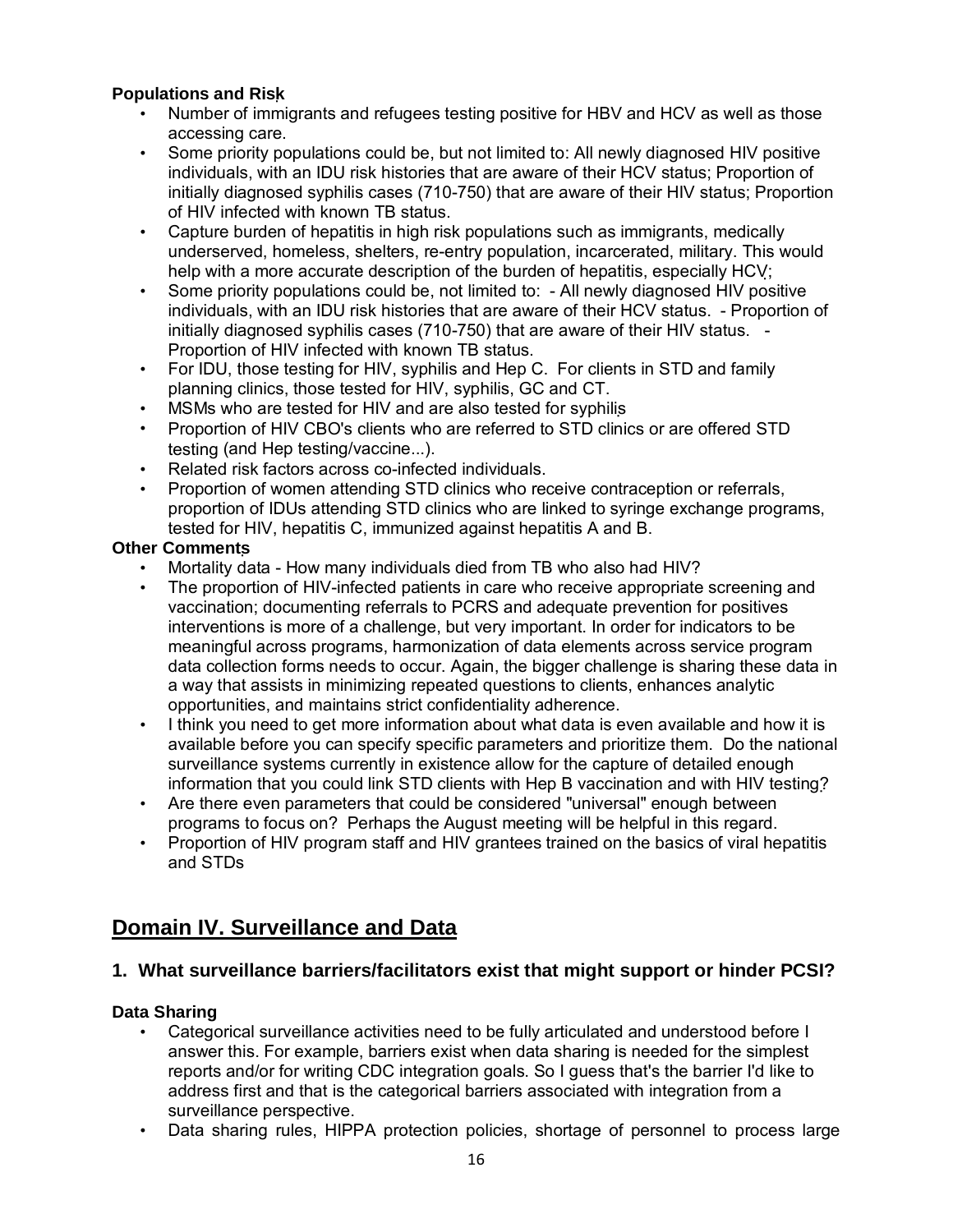data examinations such as those listed above. The restriction that AVHPC will not be able to take part in any surveillance activities

- Rules regarding data transfer not keeping pace with technology.
- BIG Barriers: I do not personally believe any of the surveillance systems are compatible immediately for cross categorical reference.
- Match between AIDS and TB registry's are very important. In our state the hardest part to success of this match was follow up on known TB cases reported in AIDS registry but not TB registry. Barrier is TB programs denied access to HIV/AIDS programs information on patient.
- Programs that do not have shared databases at the local level. Programs should not need to ask each other for access, it should be part of doing business to have shared access.
- [lack of] Access to HRSA data (ie CADR)
- Categorical surveillance and data systems can create barriers to sharing information and data with intervention and prevention program relevance.
- The lack of compatible data systems that have no linkage is a barrier to prevention and control of diseases. In Texas we have TB TWICES, CDC TIMS, STD MIS, HARS and the list goes on. A multi-million dollar investment with no communication links from one program to the other.

#### **Laws and Policies**

- Data sharing rules, HIPPA protection policies, shortage of personnel to process large data examinations such as those listed above. The restriction that AVHPC will not be able to take part in any surveillance activities
- The separation of HIV testing from other types of medical services and tests may pose a barrier. The laws in place regarding the protection of HIV/AIDS data make the possibility of linked databases complicated or impossible.
- Data sharing rules, HIPPA protection policies, The restriction that AVHPC will not be able to take part in any surveillance activities
- HIV has not been able to relinquish individual data just the aggregate.
- There are no statewide policies that focus on, encourage or stipulate a need for programs to assess and/or consider integration of services, avoidance of duplication and etc. with regard to data collection and/or surveillance.

#### **Issues of Compatibility in Systems**

- CDC and state surveillance systems for HIV, STD, TB and hepatitis are all different and cannot be merged.
- Datasets should have similar content, structure and identification of fields.
- Incompatible data systems create barriers (STD MIS, HARS, etc).
- Match between AIDS and TB registry's are very important. In our state the hardest part to success of this match was follow up on known TB cases reported in AIDS registry but not TB registry. Barrier is TB programs denied access to HIV/AIDS programs information on patient.
- Different data systems. HARS for HIV/AIDS. TIMS for TB. MSDIS for STD. NEDSS that now will not have any PAMs to connect TB or STD with NEDSS. It's a mess
- system compatibility confidentiality

#### **Form and Structure**

- Additionally, in Our state, a barrier is the use of separate HIV and AIDS reporting forms
- Immunization clinics not being with the STD?HIC clinics.
- "Siloed" surveillance programs can create barriers to sharing information and data with disease intervention/prevention programs.
- Multiple databases
- The epidemiologist of these programs are in silo's often and don't always have an understanding of the other diseases, especially on the local level.
- Too many systems with too many differing requirements in each. HARS, EHARS, Pems,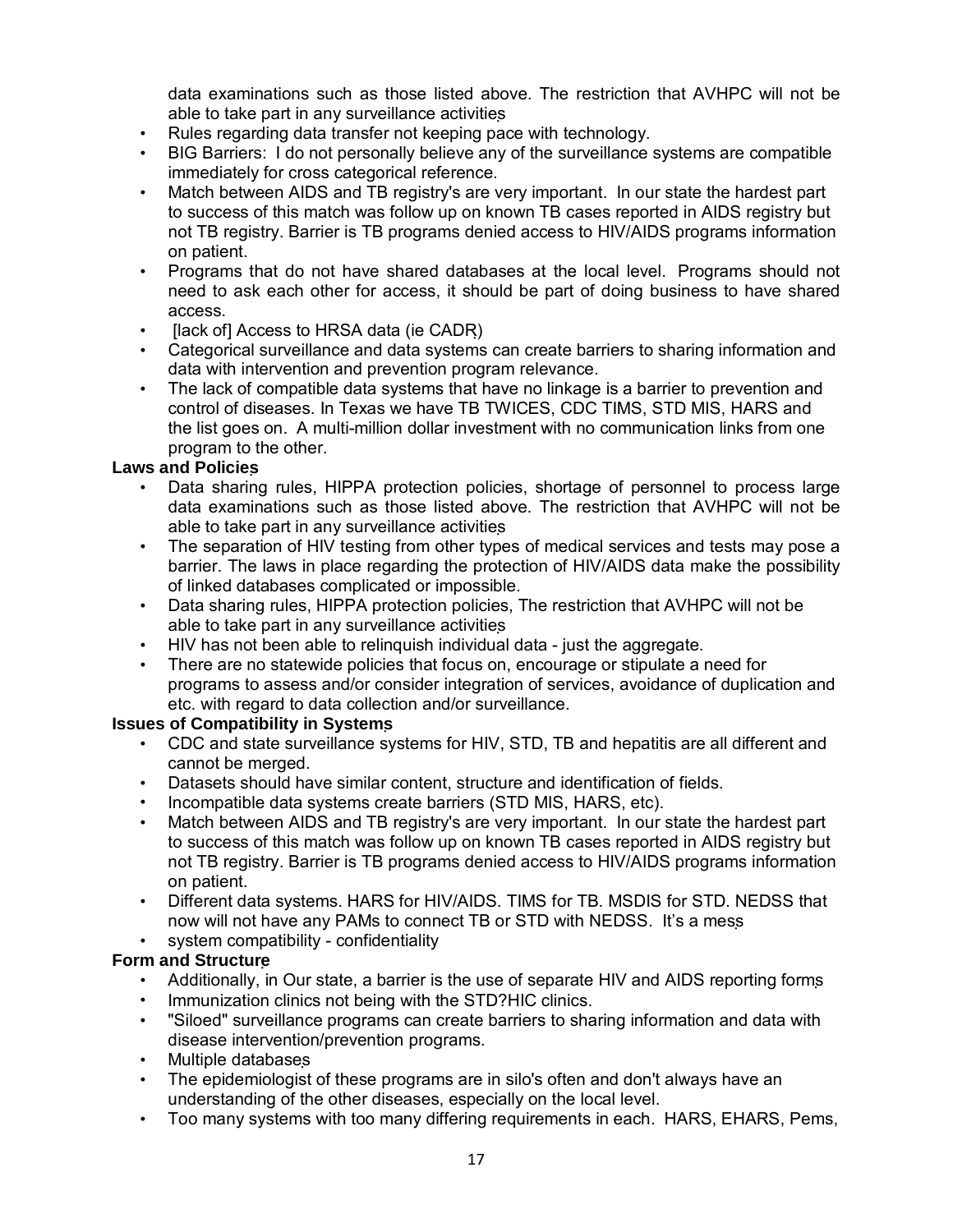XPems, STD\*MIS.......Can a NEDSS system capture them all?

- Double reporting copious amounts of paperwork by HIV AND STD Programs etc
- many different data systems even within one department
- Each [disease] has its own surveillance system
- Currently there is no integration of surveillance systems
- Disparate data systems

#### **Communication**

- Creators of EHARS and PHIN-MS not communicating,
- Separate and uniquely funded surveillance systems; vastly different surveillance cultures/attitudes/experience; lack of use of HIV surveillance for prevention services, ie, partner services
- Reluctance, low priority of AIDS or HIV registry to match with TB registry. Need this information to prioritize TB contacts for investigation at local level
- Lack of willingness of HIV registries to share data with TB and STD registries.
- HIV has not been able to relinquish individual data just the aggregate.

#### **Infrastructure Problems: Personnel, Funding, Technology**

- Shortage of personnel to process large data examinations such as those listed above.
- The epidemiologist of these programs are in silo's often and don't always have an understanding of the other diseases, especially on the local level.
- Barrier: Lack of funding for viral hepatitis-specific epidemiologists in states.
- Would also caution that many state TB programs have only one or two epidemiologists available to them for the entire state-wide program as compared to HIV?AIDS programs which have had the larger influx of public funding to help support infrastructure.
- Data systems are still paper-based in many jurisdictions. Programs need data entry support in order to obtain these data. Education and training of staff on the importance of integration efforts.
- Surveillance for all of these diseases in the US need increased funding. Funding from the National Coordinating Center for Health Information Service (CCHIS) should have language that directs states to spend this Information technology funds on database infrastructure for HIV, STD, TB, and Hepatitis.
- "Siloed" surveillance programs can create barriers to sharing information and data with disease intervention/prevention programs.
- Antiquated data collection systems (e.g., those that are still DOS based).
- Insufficient IT support for systems such as STD\*MIS, and "PEMS"
- Separate and uniquely funded surveillance systems
- Systems are outdated and technology challenged.
- Declining funding with resultant decrease in staffing negatively impacts a Program's ability to implement new integrated activities.
- Collecting data without analysis at the local and state level is a barrier to surveillance and interventions.
- In our state, the TB program is currently uncertain as to what will happen when TIMS is no longer supported, but reports data to CDC through TIMS. There is currently no state support for additional IT assistance or funding to even address this issue.

#### **Suggestions**

- Develop and pilot integrated surveillance and case management system that will facilitate data sharing and will adequately meet the complex need and consider different business requirements of each program.
- Focus on facilitating electronic reporting and support Partner Services across all programs
- IF integration is truly a CDC desire, then a Hepatitis-specific epidemiology person would join the HIV epidemiology section or other epidemiology section as appropriate.
- Facilitator intelligent, hard working epidemiologists who have creative ideas about how
- DB's or systems can link together to provide comprehensive epidemiology data.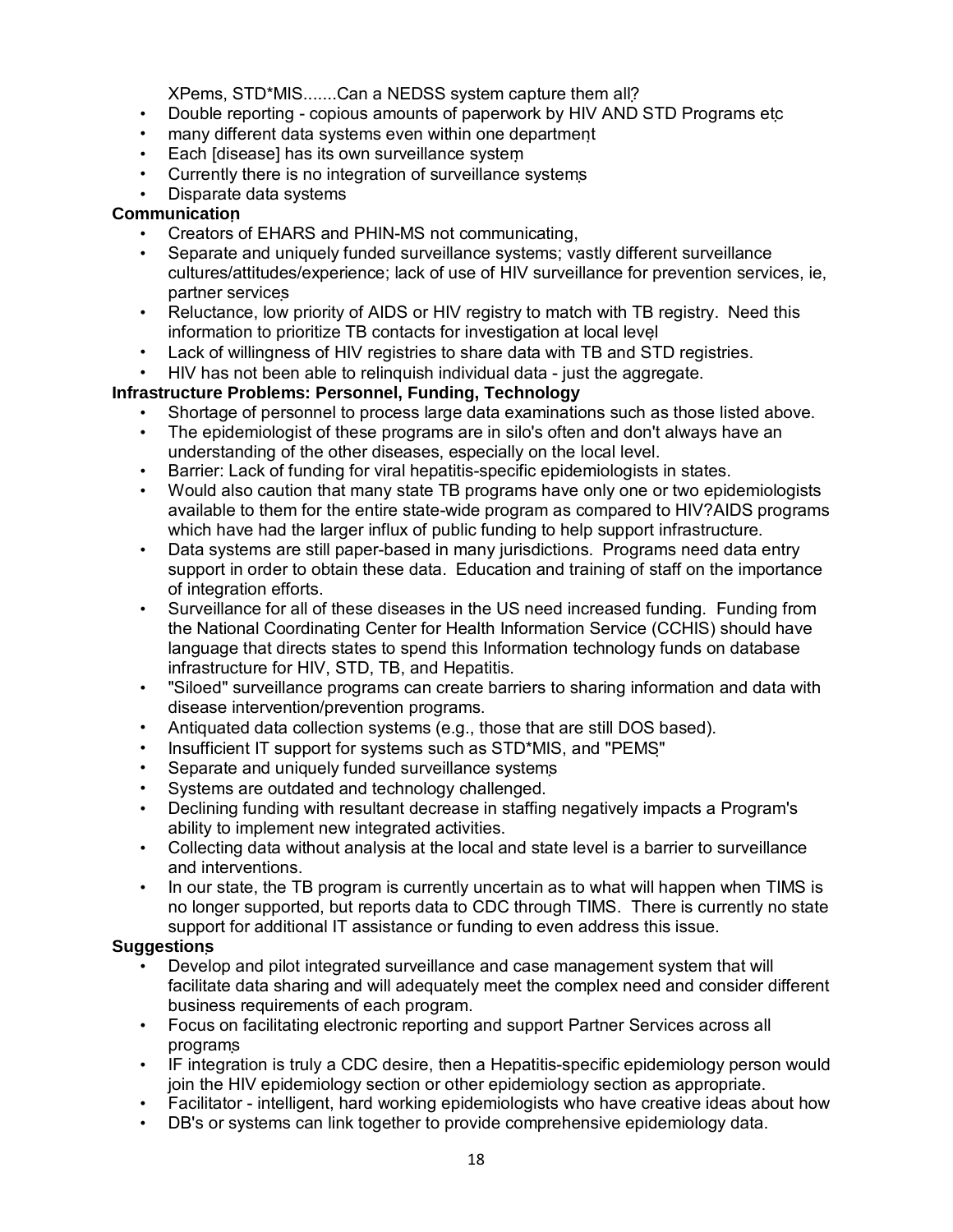- Support integration with prevention (e.g., education messages, include input in case definitions, surveillance follow-up, referrals, vaccination and care; Use data to help identify geographic areas and target populations for prevention activities (GIS mapping) and also include surveillance as part of evaluation outcome measures
- Datasets should have similar content, structure and identification of fields.
- Cross-matching analysis should be highlighted and supported.
- Not collecting risk information for hepatitis C hinders our ability to best determine service integration; An integrated program allows for in-house data analysis among all programs (HIV/AIDS, STDs, and hepatitis C
- Chronic Hepatitis C is not reportable.
- **Other Comments**
- The AIDS Administration is currently dealing with surveillance issues related to transitioning to name-based HIV-reporting statewide and the impact on local reporting requirements.
- It is important to remember that surveillance is a support program to collect, analyze, and disseminate specialized data to the programs with a need. Barriers should not be acceptable.
- Need integrates surveillance for HIV and STDs
- The STD program has been told STD-MIS will be supported for another 3-5 years.
- Hepatitis is currently being reported through NEDSS.

### **2. What are priority recommendations for surveillance/strategic information collection at local, state, and national levels to support PCSI?**

#### **Standardization**

- Developing standardized policies and procedures, where it makes sense, for active and passive surveillance activities.
- Standardize risk assessment and data elements across programs to be able to make meaningful comparisons
- Breaking down barriers that do not allow data sharing
- Focus on partner services, electronic lab reporting and standardized data collection
- Harmonization of data elements across various service program data collection forms needs to occur. Redundancy of data collection efforts should be eliminated
- Very careful consideration of every single data element collected so that only data that will be used are collected.
- For clinical services, expectations/requirements about reporting cross-disciplinary activities (e.g., HCV testing in STD clinics) should be brought into alignment such that there is comparability and consistency in data collected.
- Establish a few key data elements that should be collected on all patients with STD, HIV/AIDS, HEP, and active TB. Keep it simple at first. Get the players at CDC used to working with each other.

#### **Systems**

- Redundancy of data collection efforts should be eliminated and web-based systems should be able to allow data entry from related programs
- Marry reporting requirements wherever possible and work together on the national level to offer specs for one system that can be built locally to capture all data needed for all systems.
- Updating data collection systems, improving compatibility.
- Demonstration projects of integrated electronic surveillance and data management systems. E.G., patient comes into an STD clinic, data on HIV status, hepatitis and TB history immediately available
- Mandate shared data for these programs. There could be funds for interfaces to allow each separate program to see key fields from other units.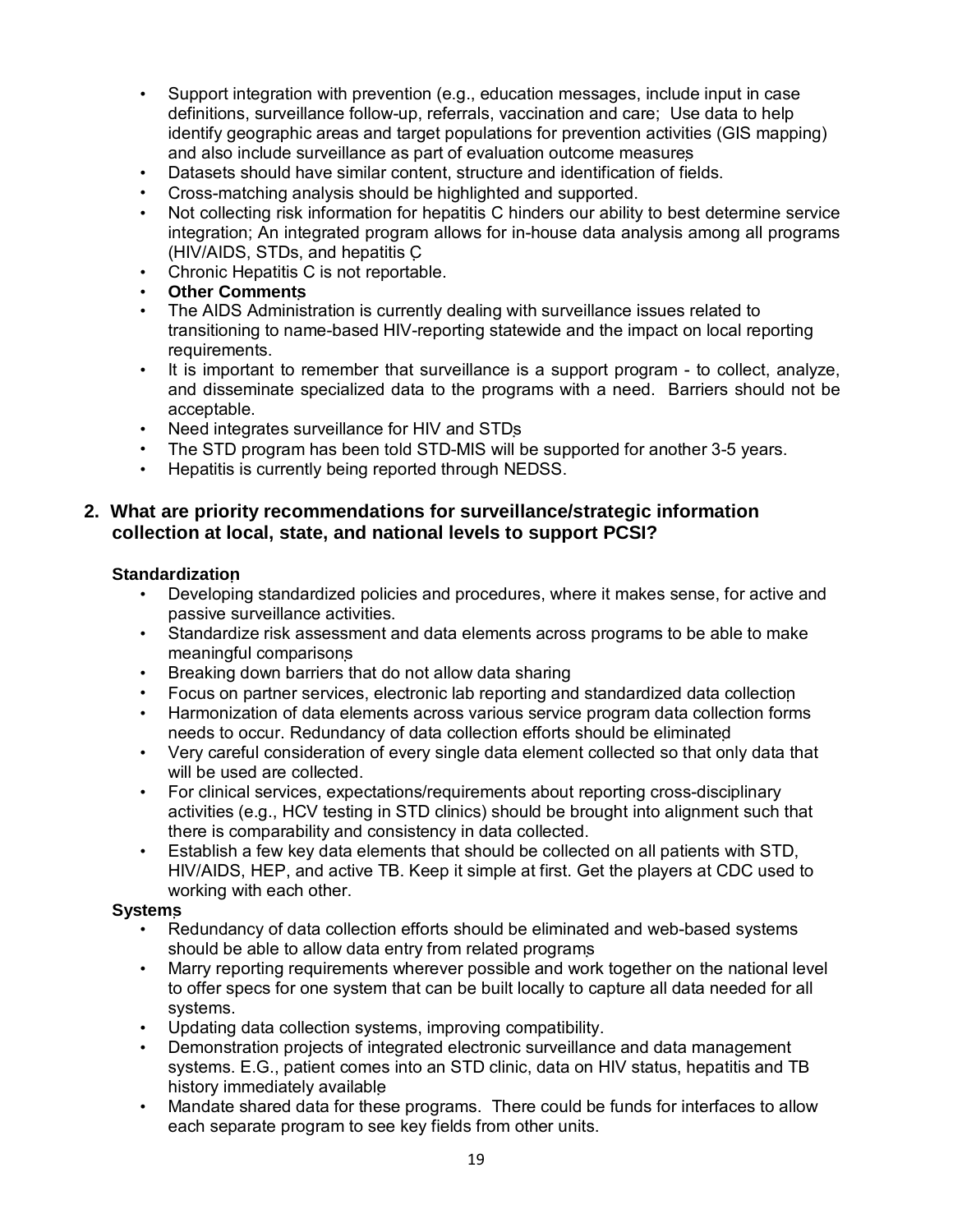- CDC should require registry matching to help eliminate barriers to HIV and TB registry matching
- Require state level matching of HIV/TB/STD registries.
- Combined surveillance forms, systems
- Updating data collection systems, improving compatibility between program data systems would benefit communication, surveillance and information sharing.

### **New/ Enhanced Data Collection and Analysis**

- Chronic Hepatitis C is not reportable. Need a Hepatitis C registry
- There is currently a significant need for a standard for Hepatitis C reporting to be instituted.
- Information about chronic care and demographics would be extremely useful in planning interventions
- Better viral Hepatitis C epidemiology data including risk factors. Ideally, in my opinion a DIS function within the realm of HCV would be supported by the Center. This type of work could advance our understanding of sex/drug networks in relationship to HCV and most-likely other disease transmission (and ultimately prevention information.
- Additionally, all programs should begin to look at co-morbidities of HIV/AIDS, Hepatitis
- A, B, C, Syphilis, Gonorrhea, and Chlamydia.
- Include local BRFSS questions and YRBS questions related to viral hepatitis;
- All programs should be begin to look at co-morbidities of HIV/AIDS, Hepatitis A,B, C, Syphilis, Gonorrhea, and Chlamydia.
- Key indicators for information collection at local, state, and national levels: number of TB patients with HIV, Number of HIV with TB, Number of HIV with new STD, Number of Hepatitis B and C with HIV.
- Identify the amount of overlap in usage by clients
- Demographics, infectious period, treatment and completion, diagnostic tests and follow-
- up,
- How many people offered HIV testing, how many done and results.
- How many people placed successfully into medical care.

### **Communication**

- Increasing state level and CDC level staff communications.
- Common goals and objectives would need to be determined and agreed to by service providers.
- Establish a few key data elements that should be collected on all patients with STD, HIV/AIDS, HEP, and active TB. Keep it simple at first. Get the players at CDC used to working with each other.

### **Data Sharing**

- Encouragement/facilitation of data sharing, e.g., b/w HIV and STD systems.
- Sharing of information
- Identify and share successfully cross-matching that provides insight for program.
- Make surveillance data available to STD and HIV programs, so we know what the other program is doing
- Surveillance (syphilis and HIV) linkages for delivery of partner services (PCRS/PN)
- Mandate shared data for these programs. There could be funds for interfaces to allow each separate program to see key fields from other units.
- HIV testing information & TB skin testing information

### **Funding, Support, and Training**

- Identify risk information for hepatitis C cases (health departments need funding to carry out hepatitis C surveillance activities);
- Also, support (technical and financial) for evaluation of specific interventions is not currently available. This is critical in proving the value of prevention and intervention activities.
- Increase adult vaccination dollars; Include care and treatment dollars for HCV with other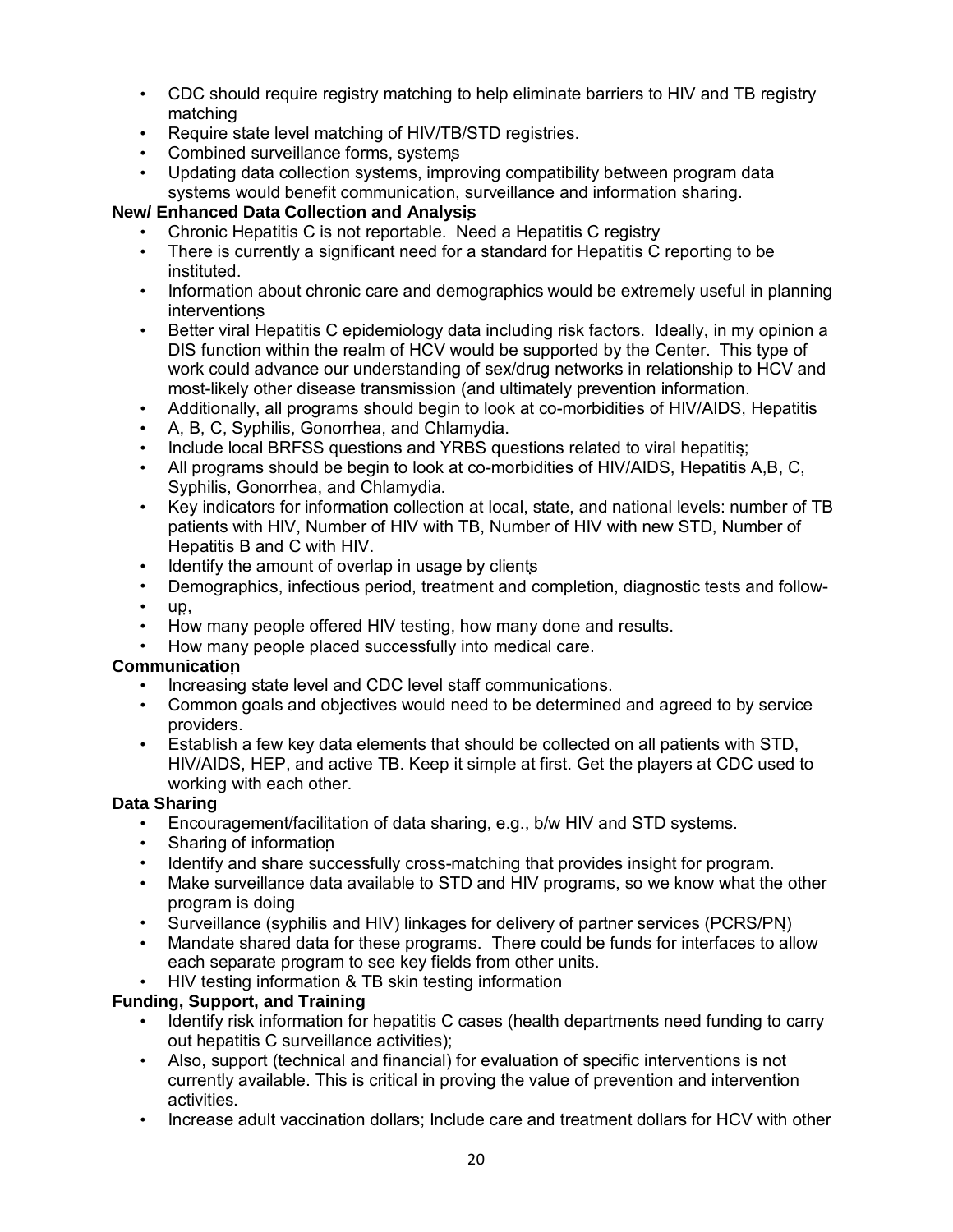funding sources such as HIV, Community Health Centers, DOC, etc.

- Laboratory
- Enhancing and coordinating lab reporting requirements and lab-related follow-up work.
- Electronic lab reporting

#### **Other Comments**

- Blending the program issues with surveillance is enough of a challenge, blending the notion of integrating several surveillance components with program components may be too much to take on for some.
- Again identifying state capacity here through assessments may give us an idea of what is a happening at all state level.
- Health department policy makers and locally-based service providers should be included in any decision-making process.
- Define the scope of integration efforts for programs. We know that program integration is a best practice, as it is based on the individual client needs, but what advantage is it for a program to integrate? What does it mean that a program is integrated? What are the advantages of going through the trouble of integrating a program if there is no funding attached to it.
- HEP screening of TB patients with known risk factors Hep. And identify and make available links for services for TB patients co-infected with HEP for Hep treatment and services.
- Survey what information is being shared and what is being done with it. Is the data collected for a report or is the data collected to improve services and make necessary changes.

# **V. Workforce Development/Training/Education**

### **1. What are the workforce development and training needs in support of PCSI?**

### **Cross Training**

- Staff from HIV/AIDS, STDs, Immunization, TB, and Viral Hepatitis should all complete a basic training on HIV/STD/Viral Hepatitis in order to better understand connections between the infections. Training on job responsibilities of other positions in these fields would also facilitate integration.
- All Health Department staff should be trained in other respective collaborative disciplines.
- Training needs for Clinicians should be familiar with doing a risk assessment for all diseases.
- Much greater effort at cross-training, cross-experience, staff rotations thru different Divisions/ local Sections. Much greater flexibility...build a public health workforce instead of focused specialists
- Mandatory cross training events for frontline staff with funds from the federal level.
- Cross training of staff is a good idea, assuming that there is adequate State/local staff to be trained. Years of decreasing funding have amplified this problem.
- Cross training of training staff for HIV/STD/TB/Viral Hep Prevention. Cross training of TB case mangers as HIV C/T providers.
- Strategic planning for and operationalization (e.g., program requirements, monitoring, evaluation) of integration needed at the level of program administrators/managers, beginning at state/city health department.
- HIV prevention people, while very well-meaning, dedicated, and usually very kind in general have NO CLUE why viral hepatitis, especially C keeps "infringing on their territory". DHAP or the Center as a whole must educate not only AIDS Directors but mid-level and front-line state health department folks on WHY integration is necessary. It is wholly insufficient for this to be the burden of the viral hepatitis coordinators. Political,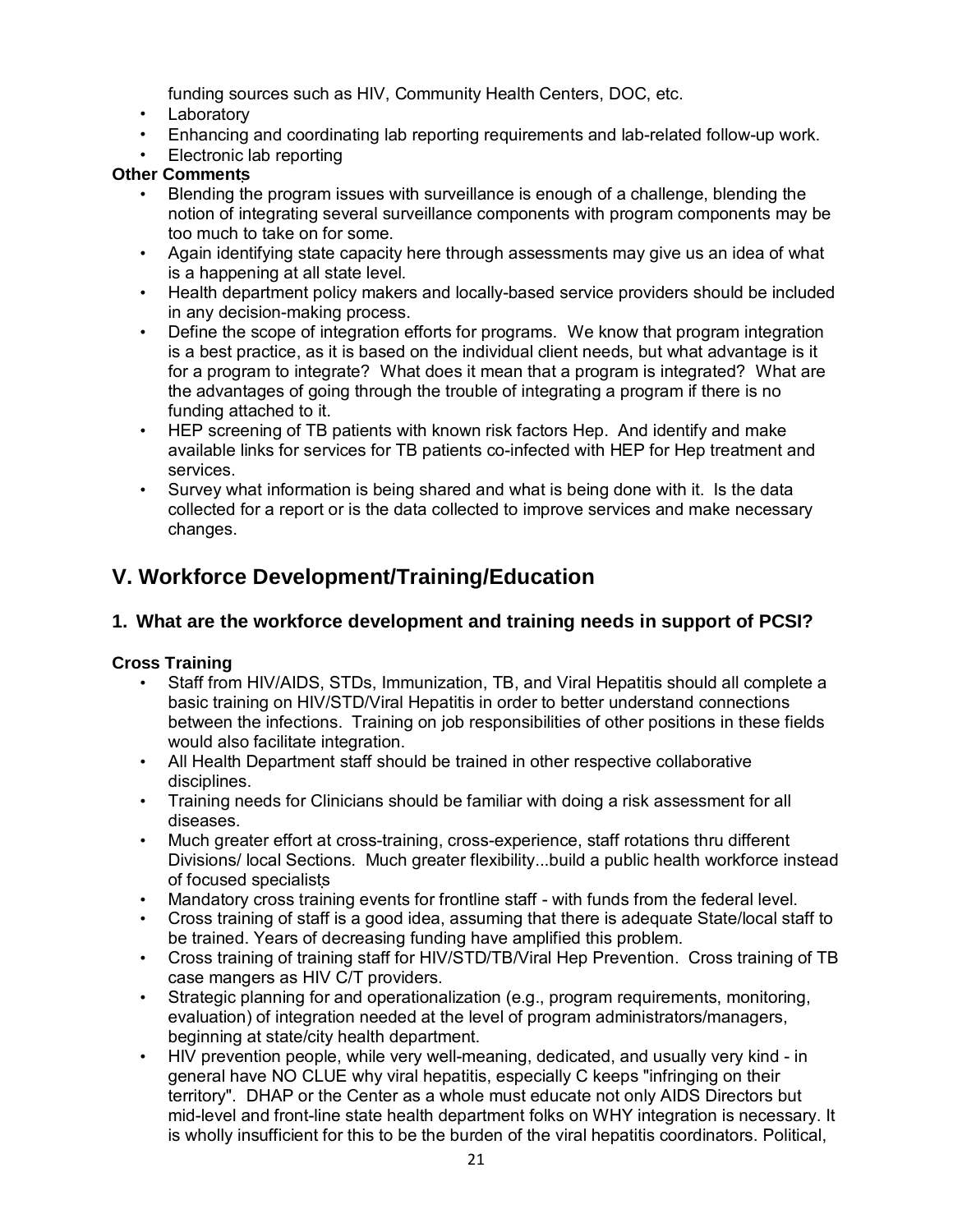funding, and work-place tensions are often the result of the CDC's lack of appropriate education of these staff. The Center seems to be committed to integration across HIV, Viral Hepatitis, STD, and TB - so educating via webcasts, teleconferences, and letters about the specific intent of PCSI is absolutely necessary. By the very nature of our jobs, the Hepatitis C Coordinators, for the most part - "get it". That is not inherently true of other programs whose funding is continually more and more labile, and whose mandates are becoming more and more proscriptive.

- All Health Department staff should be trained in other respective collaborative disciplines. (For our work, this includes drug, alcohol and substance abuse as well as HIV/AIDS, STDs, Viral Hepatitis)
- Engage Public Health leaders and emerging leaders
- Train headquarters staff, train PHAs, train project area staff
- Joint leadership institute. Learning Tours. Likely other formal trainings needed that will flush out as process moves along.
- Project Officers need cross training on the relationships between diseases and populations. More project officers need to understand how public health, disease prevention and control works at the state and local level.

### **Culture Shifts – Awareness of PCSI**

- Currently, providers tend to be disease-specific. While much progress has been made in terms of integration of service delivery, major cultural change would be required in terms of education and training for the workforce in each disease to reduce disease-specificity and tunnel vision regarding each one's categorical responsibilities. In some cases, additional staffing will be required.
- Engaging staff to understand vision of PCSI
- Understanding of the importance of sharing data with other programs to improve the patients care and not just for the purpose of collecting data and reporting the objective has been met to CDC.
- Train staff across different areas so better appreciation of different public health issues that often overlap.
- Need to have some kind of national education effort so people know what it [PCSI] is and can ask questions before I think you will have a real sense of what is needed in the field.

### **Specific Training Topics**

- Training TB clinic staff and private TB providers in opt out HIV testing
- Need for training on how providers can integrate services for target population with co-morbidities.
- There needs to be surveillance level (epidemiologist) training for database projects.
- More cross-training and education at CDC project officer level to ensure consistent messages are delivered
- Many clinicians who work in STD programs also work with family planning Title X programs. For those who don't cross training would be relatively easy. Combine STD and Title X trainings. Educate public health workers about US Preventive Services Task Force recommendations. Which of these can or should be integrated into STD clinic visits? Smoking cessation, alcohol abuse screening, adult immunizations, cancer screening, etc.
- DIS cross training ICCR training
- prevention strategies, disease processes, data analysis, intervention processes field experience
- All Health Department staff should be trained in other respective collaborative disciplines. (For our work, this includes drug, alcohol and substance abuse as well as HIV/AIDS, STDs, Viral Hepatitis)
- Cross-training in HIV/STD/TB/Hepatitis/Substance Use

### **Specific Training Types/ Formats**

• Develop integrated training modules and tools and offer them as TOTs and at regional meetings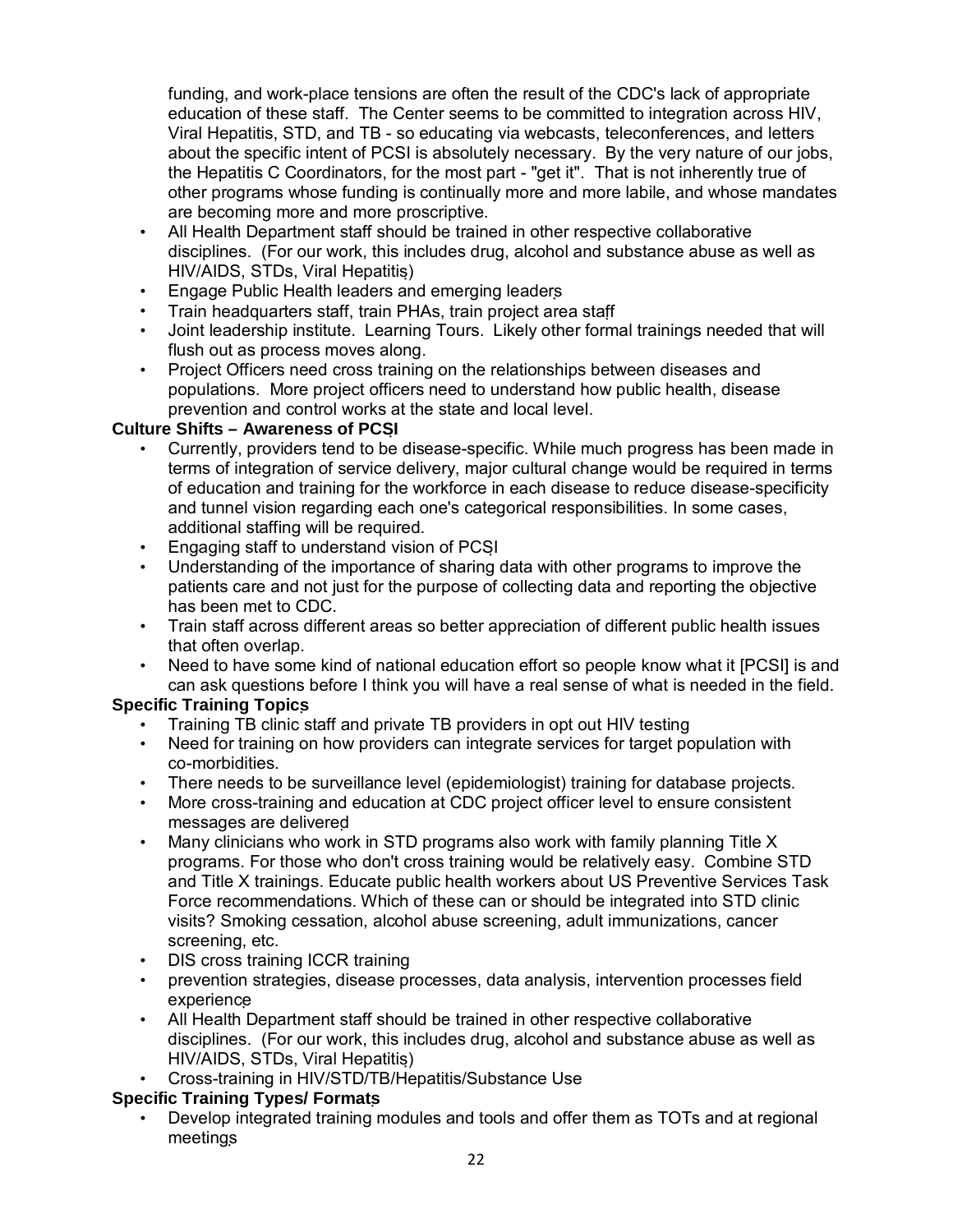- Assistance to the states/ local jurisdictions in providing CME and CEU credits for training attendees
- My understanding is that STD clinicians are most experienced in providing comprehensive care for STD screening, HIV testing, and vaccinations. Perhaps they can be a model to support comprehensive care in HIV testing settings and TB care settings.
- Training of Disease Intervention Specialists (DIS) staff
- Training of HIV Clinics on importance of TB testing for clients. Education for Clients on importance of knowing TB Status. Education of HIV positive clients to the avoid working in jobs or environments that put them at risk from TB.
- "Consultation visits" where key staff that have a successful integration, work with another area to develop the program in the new setting.
- Joint conferences should be held. The CDC annual meetings for TB, HIV, etc should be combined into one.
- Perhaps a one-time joint conference in Atlanta, which includes the Program Managers for all the programs involved for the purpose of networking and exploring the advantages and challenges of service coordination (and not integration).
- Peer technical assistance and provider education focus
- Health care worker hepatitis education initiative by the CDC. Assistance to the states/ local jurisdictions in providing CME and CEU credits for training attendees would be on the top of my priority list if we are going to adequately meet the training needs of HCWs.

#### **Other Comments**

- Cross training, communication, union issues, breaking down silos, development opportunities that are not time consuming or costly for states, more CDC onsite activity, or conversely creating funding for peer to peer TA onsite.
- Networking opportunities with colleagues that we need to integrate with. Better understanding of their needs and requirements; Better data collection tools to help demonstrate value and outcomes of prevention programs; Quality improvement tools; Speaker bureau PowerPoints for educational purposes focusing on different audiences (e.g., HIV, Health care workers, PCPs, community, those affected, included depression, treatment, prevention, risk factor and epidemiology information, liver wellness, what to do while waiting for treatment, testing, lab results and what they mean, vaccination, etc).
- Develop job descriptions that include collaborative/integrated responsibilities for some key federal staff (e.g., DIS). State and local health departments can also use it to develop their own job descriptions as needed.
- Need more staff. Local funds are diminishing, and we are left with fewer staff with more work responsibilities. Integration is another initiative that staff becomes responsible for adequate funding
- Will need knowledge of the diseases we have not worked with in the past. Do not duplicate work. For instance if the number of HIV+ clients linked to care is reported by ADAP, don't have the STD Program report on that too.
- Need for systematic and comprehensive needs assessment, guidelines for implementation of opt-out HIV testing.

#### **2. How can CDC best provide for the training/workforce development needs for PCSI?**

#### **Funding and Support**

- Provide funding and technical assistance with curriculum development.
- Make funding available for training programs, unified guidance and training documents.
- Fund ongoing cross-training
- Provide assistance with CEU and CME access.
- Offer strategic planning resources to help programs to begin to integrate.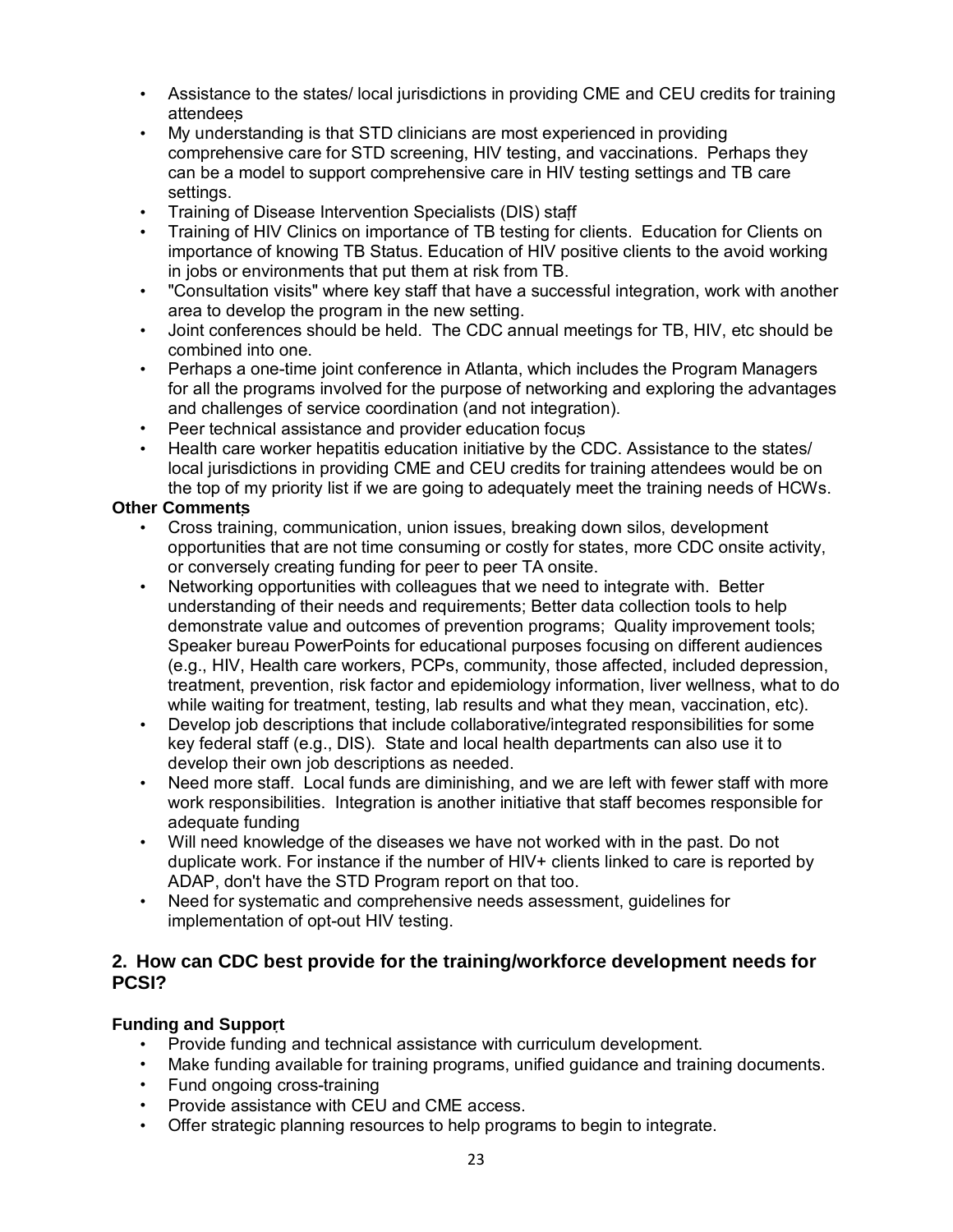- Resources will need to be reprioritized to support training and TA regarding program integration.
- Topic specific regional training, with adequate funding provided in the COAGs. Enlist the cooperation of the RMTCCs in this effort.

### **Assessment**

- If full-scale integration becomes the goal of programming, virtually all training/workforce development needs would have to be re-assessed.
- For now, CDC could further integrate other diseases such as HIV and viral hepatitis into
- ISTDI (Introduction to STD Intervention, the basic DIS training).
- Community provider level capacity to take on additional responsibilities must be assessed and supported. Appropriately trained staff may be required for some tasks (e.g. HIV secondary prevention interventions in the clinical settings); for other tasks relatively simple training and systems support will be adequate (e.g. screening and immunizations in the health care setting for HIV infected individuals). Careful consideration for these capacity needs for each integration task will be critical.
- Provide technical assistance to assess workforce skill
- Do the segregated (STD, HIV, TB) regional training centers ever communicate or meet? --Do they offer individual trainers and topics to be integrated into each others curriculum? --Do they share lists of training participants?

--Do they include in course evaluations any suggestion for participants to expand their knowledge and seek cross training of other categorical diseases?

• Review of current patient and worker education products for HIV/TB to determine if there are gaps in education materials for workers and clients. Also coop with the RTMCC's, ATEC's and ALA's on delivering training.

#### **Specific Types/ Modes of Training**

- Provide other guidances and TA, this can include supporting training activities across jurisdictions. Perhaps this can become part of the scopes of service for NASTAD or other existing national entities.
- Customizable presentations including materials for various audiences (Chemical health, social work, corrections, etc) which AVHPC or other trained persons could access and adjust to their needs. Would help ensure consistent messaging and provide a good base for new coordinators to start from.
- Webcasts, teleconferences, JOINT PO VISITS
- Interactive online teleconferences; Handouts and curriculum materials with evaluation tools and database to track outcome measures; Evaluation guidance documents and tools to implement; Electronic templates to help with program and prevention tracking (e.g., logic model templates, databases for evaluation of programs, tracking vaccination
- receipt, informed consents, referral mechanisms, screening tools, community testing day templates, etc.
- CDC can develop toolkits for integrating activities to assist in meeting training needs
- Develop local area trainers
- Training should be provided through the National prevention training centers for STD and HIV. These centers should include more training on TB and Hepatitis. TB and Hepatitis should be done through national centers.
- Include in NTCA workshop and other meetings programs attend in mass. Webcast?
- Continue disease specific training including cross training opportunities. Disease specific training should include how other disease processes impact outcome and how intervention for specific conditions can improve outcome
- Work with the regional centers to offer training courses.
- Work through/support for training centers

### **Suggestions for CDC**

• Good question, yet I am not sure they have this capacity given our past experiences. So although I ask for onsite TA form CDC, I question their ability to deliver it and sustain any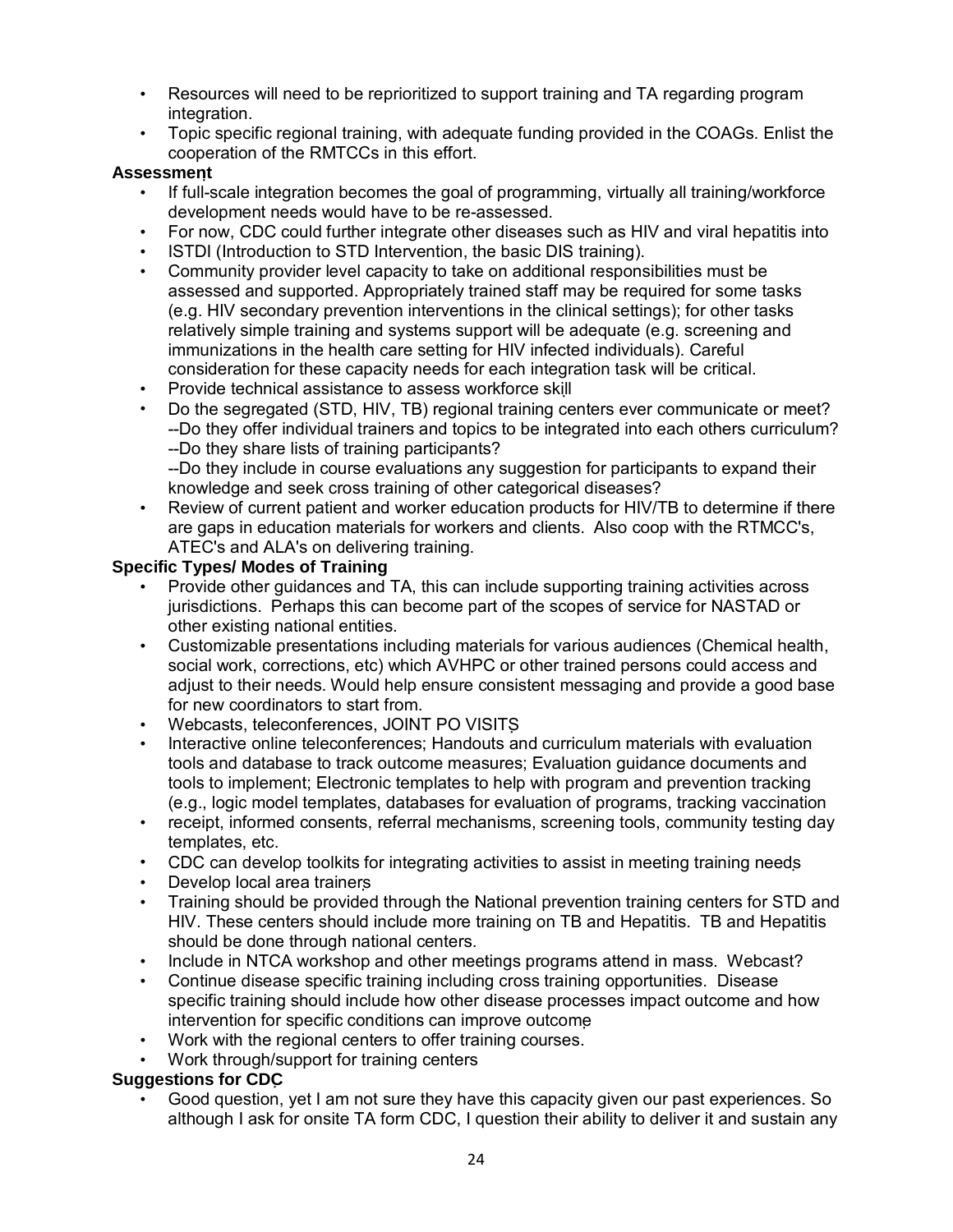professional development over time.

- By setting a good example, project areas tend to emulate headquarters.
- Integrate at the CDC level. Effective communication between programs is key
- Make transparent how CDC PHAs are assigned and allocated both within programs and at locales.
- Historically, so many of the field staff working in HIV and TB came from STD. STD provide a foundation for worker move to another disease. I think we need to examine the investment CDC has in training, be it STD, HIV, TB training. And, then begin the process of developing a workforce that is capable of working across programs. This needed to be from the CDC administrative level down to the field. This will take some time but it will certain benefit communication and program operations.
- CDC could be of great assistance if they allowed for an offering of core collaborative trainings with which Health Department staff would be able/ required to attend.

#### **Suggested Requirements/Actions**

- Require in grants and provide adequate funding.
- Require formal linkages between training and education centers for TB and for HIV.
- develop common agenda for the AETCs and TB Regional Training centers
- Require increased collaboration with training centers for the various diseases at the regional level.
- Have a training program; require participation; develop certification activities; annual Continued Public Health Education standards; collaborate with/fund local schools of public health to offer such training

#### **Guidance**

- Have well-defined guidelines for integrated services and programs. Provide training on these guidelines to state and local programs
- There are well-integrated programs at the local level that CDC can work with in developing the guidelines and using as models.
- Unified quidance

### **Training of/for Specific Groups of Health Workers**

- Provide technical assistance and training for Public Health Leaders and Emerging
- Leaders
- Work with Medical Schools to incorporate stronger public health and prevention topics in curriculum
- Cross-disciplinary consultation/training of program managers and administrators to facilitate state/local level planning for training and program implementation.

#### **Other Comments**

- Broaden definitions of integration to include other reproductive health and clinical prevention services. Bring together the US Prevention Services Task Force and Adolescent Health, School Health, MCH programs to design a new model of integrated public health program. Expand on the IPP model of bringing together FP and STD Programs.
- Update all training to included partner services.

## **3. What should states and local jurisdictions be doing in support of training and workforce development for PCSI?**

#### **Assessments**

- Begin or continue internal assessments of PCSI and identify areas for enhanced PCSI.
- Organizing training, needs assessments to determine what type of training is needed and where, evaluation and follow up.
- Conduct assessment of all trainings in health departments to identify areas of PCSI.
- Incorporate PCSI in existing training
- States and locals should be identifying those in greatest needs for training including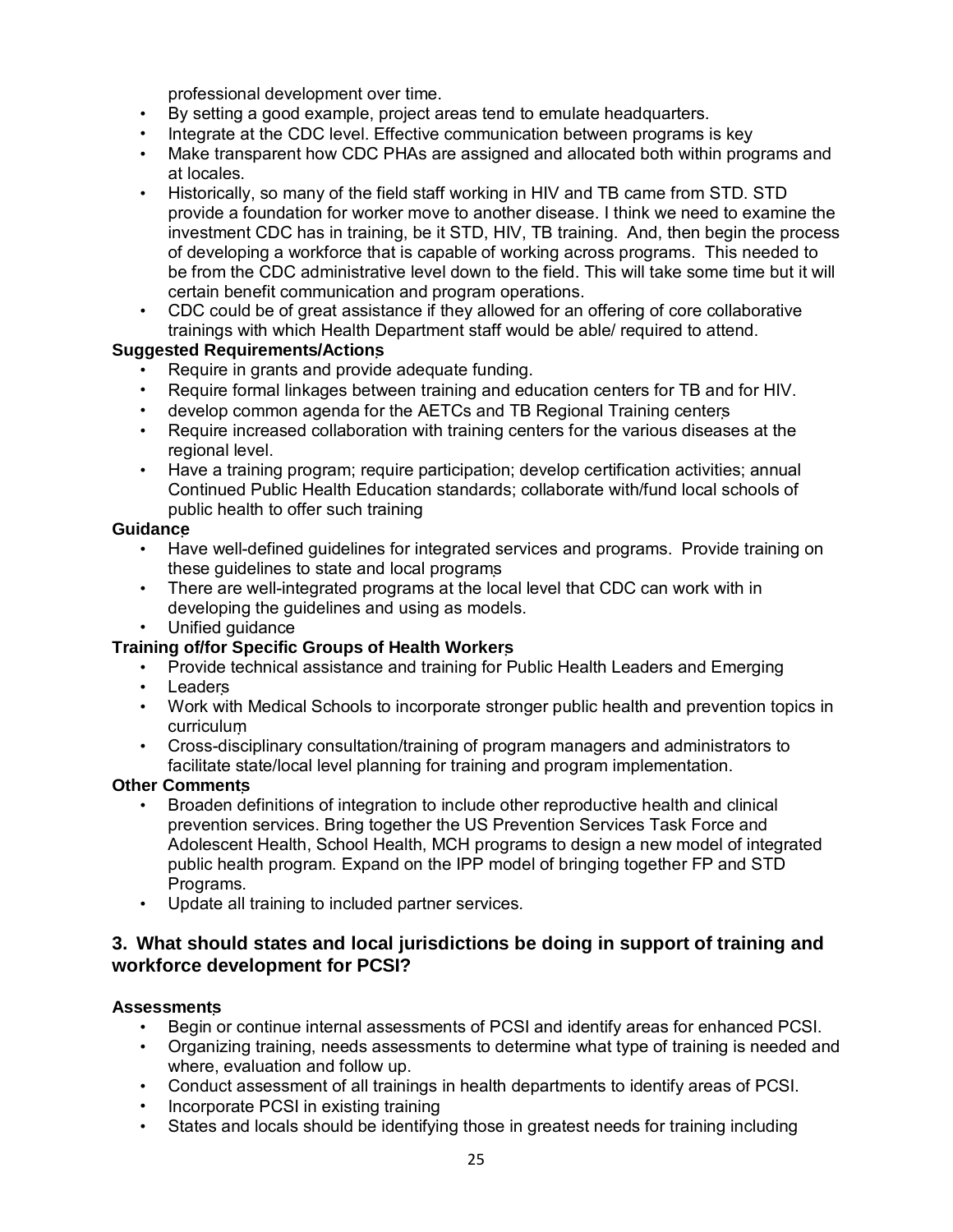physicians, nurses, program managers, epidemiologists and DIS.

• States should coordinate collection of input from local health jurisdictions regarding needs assessments and current capacities in light of declining funding.

## **CDC Help/ Communications**

- In our state, we have already had a fair amount of cross-training (HIV/HCV and HIV/STD in particular). We have regular meetings that include HIV, STD, Hepatitis and TB representatives to discuss fuller integration and these discussions include training and workforce development. Again, clearer direction on the use of currently categorical funding would be needed by health departments to prepare improve planning and program development.
- Support CDC through participation in curriculum development and prioritization of the process
- Can certainly institute training of staff if made clear what curriculum is desired.
- States should be distributing to the CDC information of lessons learned as a result of integration efforts. The information that is obtained by the CDC should in turn then be disseminated to all jurisdictions or made available through electronic access.

## **Specific State Support**

- Allow for travel; Provide computers, phones, and equipment for teleconferencing; Instate travel; Equipment for educational programs; Support work with non-profits and professional organizations as fiduciary for educational programs; Support work with Pharmacy and health care organizations; Support web page design and resources; Information systems resources; Lab capacity and infrastructure for hepatitis testing;
- Work with health disparities and medically underserved.
- Provide opportunities for training
- Allow time for training.
- Identify staff that needs to be trained. Allow frontline staff time and approval to travel.
- Provide computer technology sufficient to support web-based training opportunities.
- Allow their employees to travel. In states with budget deficits this has been a real problem. CDC can alleviate this by requiring attendance at regional trainings in the COAGs and providing funding for this.

### **State Structure**

- Discuss more collaboration projects.
- Having staff that are responsible for both HIV/STD/Hepatitis at the state and service provider levels. Encouraging integration of services at local level. Ensuring that core staff trainings include HIV, STD, Hep, etc, as well as general public health principles.
- Cross training, coordinating intervention activities e.g outreach, screenings
- Be involved in the process going on nationally to understand results expected. Begin discussions and planning with other local programs to integrate with to address where programs can begin to merge.
- Encourage programs to work together for the improvement of patient care. Provide the time for training employees on other disease processes and how patient outcomes improve when working together.

## **Specific Types/ Modes**

- Work w/ prevention training centers
- On-site training courses.
- At least annual meetings of trainers from each regional center should meet and develop curriculum.
- There should be linkages of websites at all levels that encourage the cross training and access to information once trained.
- Insure Training for Local staff on assessing TB patients for risk factors to HIV and • Hepatitis.

### **Cross-Training and Specific Topics**

• Cross train and integrate all diseases into current training programs.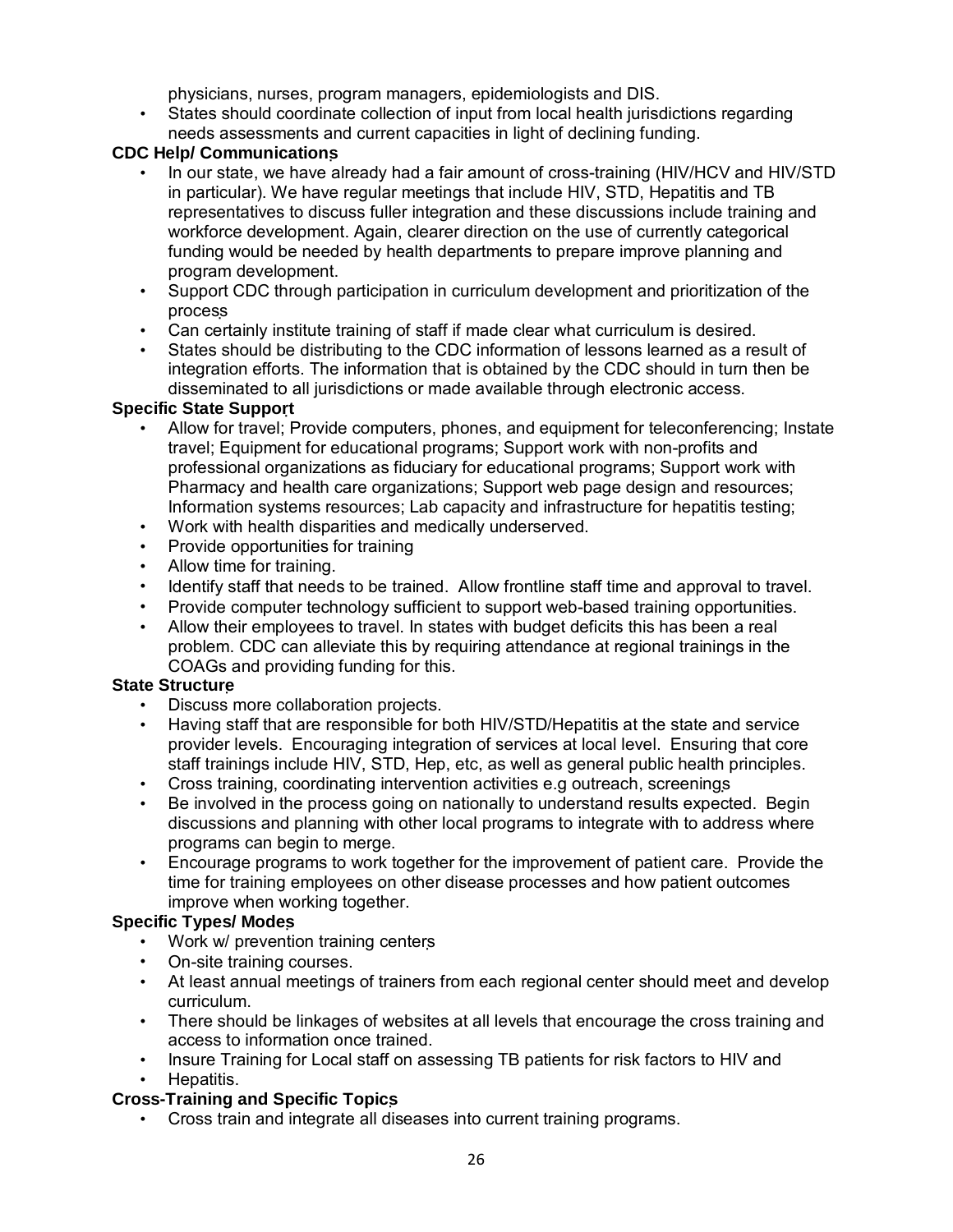- Cross training is always important. Interviewing skills need to be strengthened, along with knowledge of transmission, pathogenesis, and risk assessment. However, disease specific knowledge experts should be maintained
- Having a staff trained on TB/HIV/Hepatitis/STD would provide a strong communicable disease base in states and local jurisdictions. These workers would also benefit from training in epidemiology, interviewing skill, human behavior skills and cultural competency.
- Cross-disciplinary training of front line staff and supervisors; supporting (and modeling) cross-disciplinary program planning and evaluation.

#### **Other Comments**

- Tough one. All state's vary in their ability and capacity to deliver a myriad of integration activities so what we do at our level fro training and development is an add on that we may not be willing/able to provide. I mean this does suggest another set of tasks and does not account for the notion of the variable I mention above; cross training, communication, union issues, etc.
- Directors from Immunizations, Epidemiology, HIV/AIDS, TB, STDs, and Viral Hepatitis need to collaborate to determine possible collaborative efforts. Directors from other programs, such as Dept. of Corrections, Alcohol and Drug Abuse, and Planned Parenthood clinics should be involved as well.
- Requesting technical assistance from partners like the ETC's and other organizations, collaborate within programs

# **Domain VI: Guidance/Guidelines**

## **1. What specific guidance is needed by the field to support PCSI?**

#### **General**

- Guidelines should not be mandated, but rather suggested
- A national roadmap including general principles, best practices, and recommendations may serve better than specific guidance unless CDC intends to be more directive in use of categorical funding.
- Guidance should start at the highest levels of CDC so that examples of collaboration should be occurring. Currently each section such as STD is so large that even within the program one part may not know about activities of another part. Examples are Syphilis azithromycin resistance testing, OASIS projects not being known by the project officer assigned to the State.
- Recommendations from CDC.
- Rationale, demonstration of effectiveness, articulation of evidence base
- Clarity in guidelines, policies, recommendations would be effective in communications between programs and providers. Not all areas of the various disease centered programs will be able to integrate completely. However, those areas where integration is possible should be integrated.
- How to set priorities and manage priorities for multiple diseases. In a general setting, at a local level, faced with limited resources and integrated, what determines the most important priority for the greatest benefit and for the long term?
- Need to have some kind of national education effort so people know what it is and can ask questions before I think you will have a real sense of what is needed in the field.
- Explanation of legal and HIPAA issues surrounding PCSI
- Ensure the relevant CDC program receive consistent communication.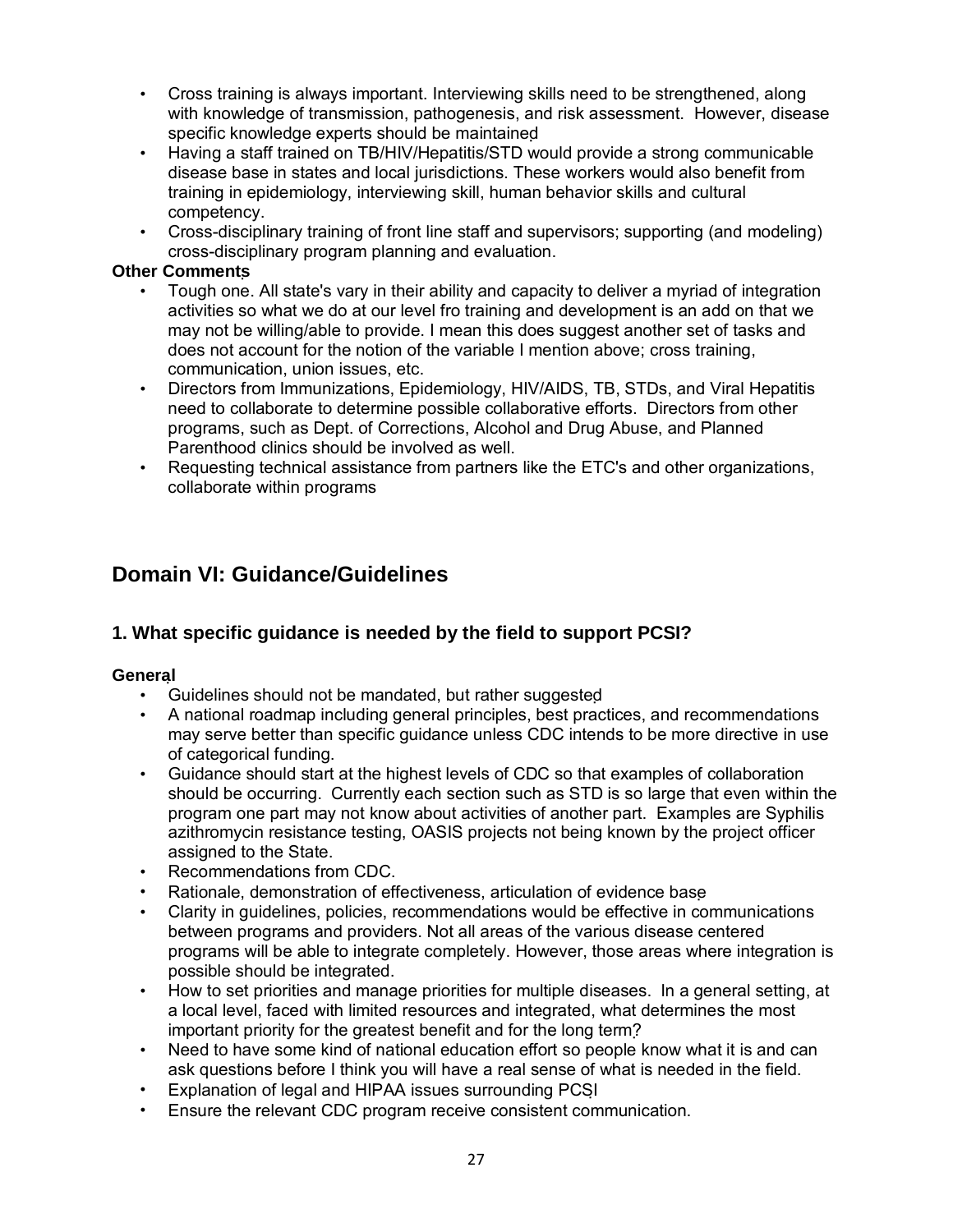### **Operational Guidance**

- Operational guidance is most critically needed. There is a broad understanding and appreciation of why we should integrate, but there is a lack knowledge/awareness of specific models and strategies to facilitate this.
- Flexibility in guidance for program activities
- Clear and concise guidelines and expectations for integrated programs.
- Define integration, which programs?
- Flexible funding guidance designed to meet locally identified, data driven need
- Partner services
- There is a need for CDC to clearly define the difference between offering services to individuals that cannot afford or have access to private healthcare and individuals at highest risk for disease

#### **Structural Guidance**

• Guidance on where programs should be housed would be helpful for health department staff to better advocate for change.

### **Funding Announcements**

• Funding announcements encouraging PCSI and samples of programs that work.

### **Technical Assistance/Training**

- Fund ongoing cross-training
- Develop toolkits to provide local projects with ideas for integration activities
- Fund integration specialists to develop and report on integration projects in different jurisdictions.
- Develop a "Guidance of Best Practices" to support the process of integration in different settings.
- Dissemination of descriptions of model programs; Explain what is best practice and, if possible, back this up with evidence.
- Guidance on methods and models of how to collaborate and integrate services
- Provide technical assistance and training for Public Health Leaders and Emerging Leaders
- Develop integrated training modules and tools and offer them as TOTs and at regional meetings
- Publications and presentations at conferences to describe this work
- In general, Project Areas usual learn best from each other through peer-to-peer consultation. Identify successful programs and share their successes. Also, please take into consideration the variable resources available by Project Area for supporting PCSI.
- Focus groups that will bridge staff and programs in order to develop a culture of behavioral change regarding screening for communicable diseases
- Integration education and guidance for people other than the viral Hepatitis coordinators
- Sample assessment forms, Sample clinic protocols, Sample standing orders, and programs to train categorical staff how to perform counseling and testing services for different diseases
- Detailed information about how integration was successful in other areas. Simple updates on advances in the other disciplines

### **Other Comments**

- Integration should be scrapped in favor of service cooperation. First, overcome the fears of CDC staff that this effort is likely to fail. Then, provide incentives for States to coordinate the services to their mutual clients. Forget mandating service integration.
- State staff needs to be honestly convinced that inter-program cooperation will benefit their programs and the clients they serve. History has often proven otherwise. Big dollar programs (e.g., HIV) have gobbled up the funds, and small programs (e.g. STD and TB) have diminished or even ceased to be. One has only to look at the incredible waste of money that has occurred in BT, often at the expense of other basic public health programs.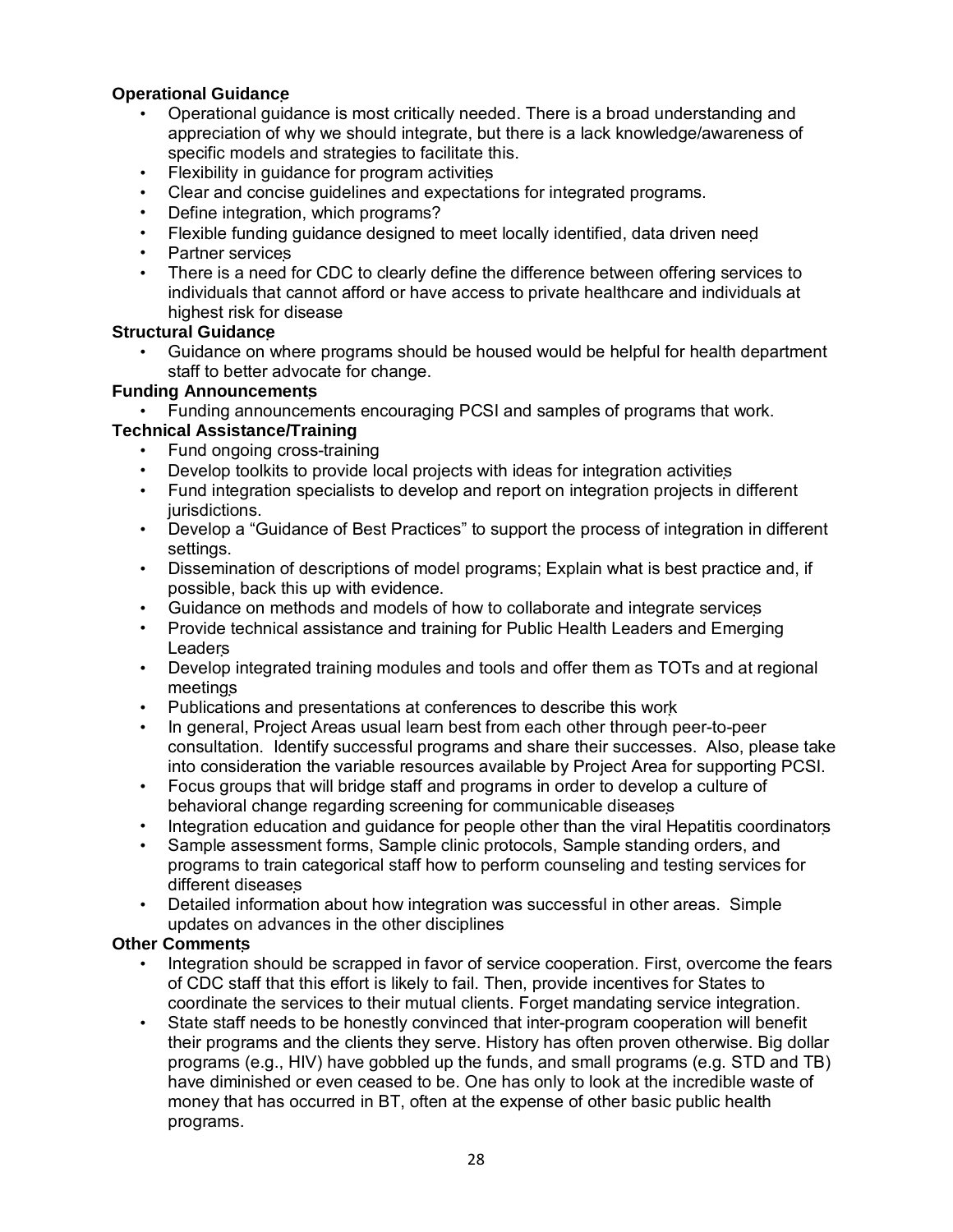- If you forget history, you are doomed to repeat it. State governments all to often have redirected funding away from original purposes (e.g. tobacco settlement funds) to meet other perceived needs. The pitfalls are many.
- This already happens in the field and at the local level on a regular basis. The public health nurse works with the "whole" patient and facilitates needed care or help with medical, mental health and social issues.
- What integration with guidelines already exists? Is there any at all?

### **2. What populations and/or venues are highest priorities for development of integrated guidelines?**

#### **General Comments**

- Prioritization of epidemiologic data needs to be brought forth state by state to determine. This will give a local and national scene perspective that can be ordered and developed in both lights. For example, it may be important for us to nationally focus upon adolescents as a group that may benefit from the initial piloting of comprehensive screening both in primary care settings as well as in school clinics and other out of school venues. On the local scene, for example, MSM may be at incredibly high risk for multiple occurring issues like syphilis, HBV and HIV. Flexibility for a state to determine what and where they focus is important.
- Probably differs by area but in general, it would be reflective of client usage data showing overlap of service provision